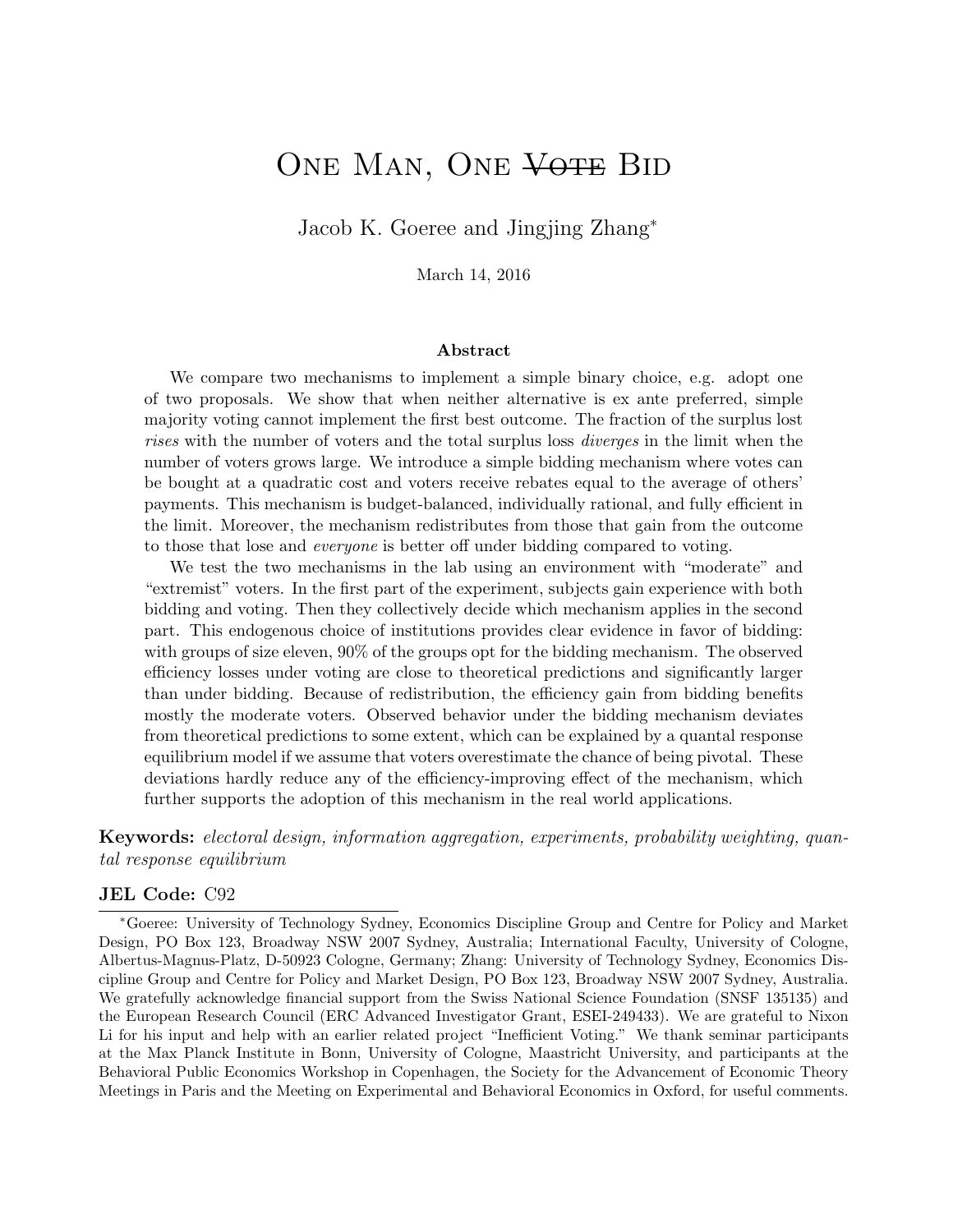## 1. Introduction

Many countries use referenda to decide whether or not to undertake public projects, implement a policy change, or to accept a new law. Most US states, for example, add bond issues for schools or roads as "yes/no" items on the ballot of a general election. European countries have issued national referenda to decide whether to join the European Union, accept European lawmaking, and a common currency. Referenda are also commonly employed on a local level, e.g. whether or not to accept a change in zoning restrictions. This type of "direct democracy" is particularly prevalent in Switzerland where business hours, vacation duration, etc., are often settled by referendum.

In these examples, it is typically the case that some voters care more about which outcome prevails than others. Changes in zoning laws might preclude some families from sending their kids to a good public school and cause the value of their homes to drop. Other families may simply be unaffected. Likewise, relaxing opening and closing times in Zürich may be very valuable to store owners and a select group of shoppers while others may see little (or negative) value. It is an important question whether simple referenda can achieve the socially optimal outcome when voters differ not only in terms of which outcome they prefer but also in terms of their intensity, i.e. how much they care about either outcome.

There are several stylized cases where voting is easily seen to be optimal. Suppose each voter is more likely than not to favor increasing public spending on local schools, and each proponent values such an increase more than an opponent values the status quo level of spending. For a large enough electorate, simple majority voting will then result in the optimal outcome. Next, consider the case where each voter is less likely (say, 40% likely) to favor an increase, but proponents value such an increase three times more than those opposed value keeping current spending levels. Now, majority voting is no longer optimal but a super-majority rule is: one should require the status quo to receive at least 75% of all the votes since conditional on receiving more/less than 75% of the votes the expected total benefit of keeping the status quo is higher/lower. For a large electorate, the increase will be implemented as only  $60\%$  ( $< 75\%$ ) favor the status quo – the outcome is again fully efficient in the limit.<sup>[1](#page-1-0)</sup>

The previous situations are "easy" in that they have a clear ex ante preferred outcome, i.e. an outcome with a higher expected value. But when it is clear that one of the outcomes has higher value on average, and the electorate is sufficiently large, then why vote? It would suffice to simply command that the outcome with the higher expected value be implemented, unless

<span id="page-1-0"></span><sup>&</sup>lt;sup>1</sup>The need for super-majority rules when preference intensities vary across alternatives is more systematically explored by Ledyard and Palfrey (2002).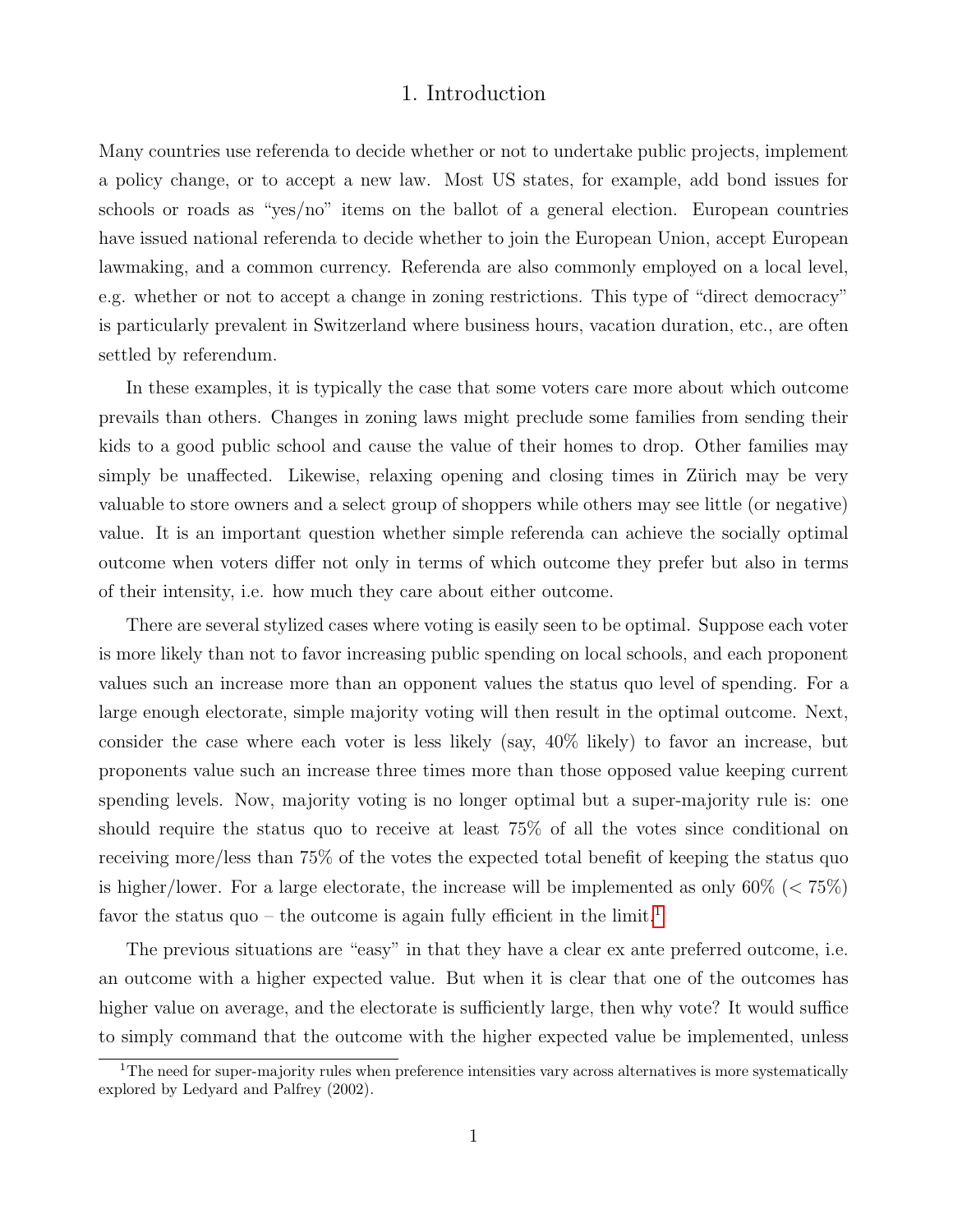voting serves only the purpose of ratification. In many instances, however, the main reason for calling a referendum is that it is not clear which of the two alternatives is ex ante preferred. In such cases, the referendum serves the important role of an information aggregation tool.

In this paper we consider binary-choice problems where voters' preferences are symmetrically distributed across two alternatives so that, ex ante, there is no preferred outcome. Of course, given the actual value realizations, one of the alternatives is preferred ex post and the question is what mechanism implements the first-best outcome. Majority voting is not the answer because inefficiencies arise when the mean and median value are on opposite sides, which occurs with non-negligible probability. We show that the fraction of surplus realized under voting is strictly less than 100% by Jensen's inequality (Proposition 1). Importantly, the fraction of surplus lost is increasing in the size of the electorate and the total surplus loss diverges in the limit.

We propose a novel electoral design that allows individuals to express an intensity, or bid, for their preferred outcome. In this bidding mechanism, individuals can buy votes at a quadratic cost and receive a rebate equal to the average of others' payments. The alternative that receives the largest total bid is selected. The bidding mechanism is a limit case of the AGV "expected externality" mechanism. As a result, it is budget-balanced, individually rational,<sup>[2](#page-2-0)</sup> and fully efficient in the limit (Proposition 2). The intuition is that, in a large electorate, the impact of a bid on the probability that the preferred outcome is selected is small, and, hence, approximately linear in the bid. As a result, the marginal benefit of raising one's bid is proportional to one's value. With a quadratic payment rule the marginal cost is linear in the bid. Equating the marginal cost and benefit yields optimal bids that are proportional to value. And when bids are proportional to value, the alternative with the largest total bid is also the one that is value maximizing: bidding is efficient.

As noted above, another important drawback of voting is that there is no compensation for those harmed by the outcome.[3](#page-2-1) This "tyranny of the majority" seems untenable in many cases,

<span id="page-2-0"></span><sup>2</sup>We consider situations without a status quo, e.g. when one of two proposals will replace the current policy. With a status quo, the probability that a new proposal is accepted may vanish when the collective grows large even when it is common knowledge that adopting the proposal is welfare improving (Mailath and Postlewaite, 1990). This negative result stems from a clash between the requirement of efficiency, budget balancedness, and incentive compatibility on the one hand and voluntary participation (individual rationality) on the other hand. Without a status quo, individual rationality is satisfied. But even with a status quo, there are many situations where voluntary participation constraints do not play a role either because participants cannot "escape" the outcome of the mechanism or compliance is enforced. For example, a country's tax scheme to fund public goods is typically enforced by law with severe punishments for those who evade it. Likewise, homeowners cannot simply avoid the consequences of a change in zoning laws by not participating in the relevant referendum.

<span id="page-2-1"></span><sup>3</sup>Varian (1994) describes a procedure for inducing socially optimal choices by requiring participants to compensate those harmed by their decisions. This procedure has been tested with positive results in the lab (Andreoni and Varian, 1999; Chen and Gazzale, 2004). Unlike the bidding mechanism that we propose, Varian's (1994) procedure works only when the costs and benefits are commonly known.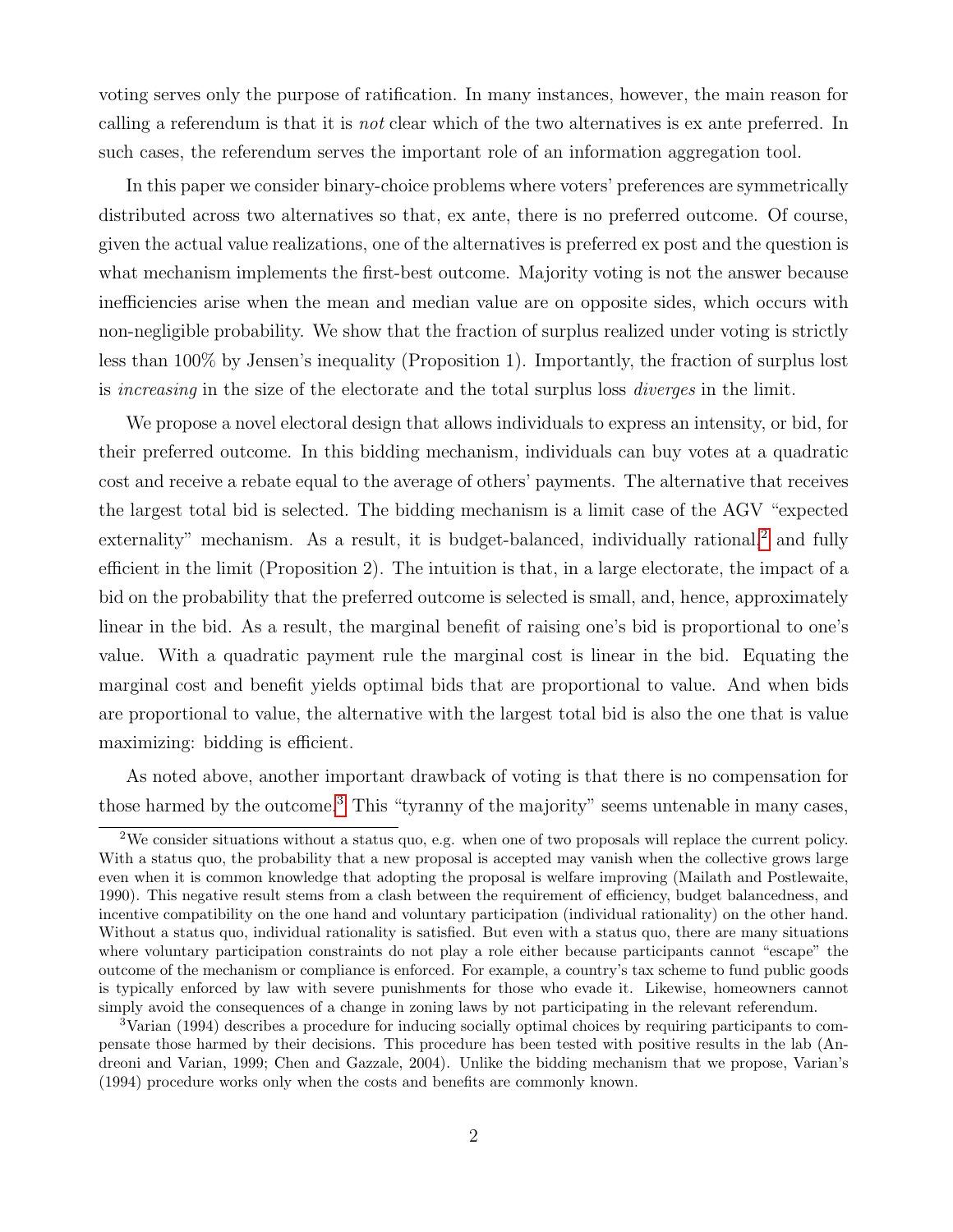e.g. when a change in zoning restrictions causes house values to drop it seems unreasonably harsh not to compensate its owners. Redistribution from those that benefit to those that are harmed is automatic in our bidding mechanism. Indeed, we show that under the bidding mechanism *everyone* is better off. In other words, the increase in overall welfare does not simply accrue to those with more "extreme" valuations but is evenly distributed among voters of all types (Proposition 2).

We test our bidding mechanism in the laboratory and compare its performance to majority voting. The experiments employ a setup with "moderate" (low-value) and "extremist" (highvalue) voters who are equally likely to prefer one of two alternatives. In the first twenty periods of the experiment, subjects make choices under both the bidding and voting mechanism. Then they collective choose whether the bidding or voting mechanism applies in the final twenty periods of the experiment.[4](#page-3-0) This endogenous choice of institutions provides perhaps the clearest evidence for the desirability of bidding versus voting: with electorates of size eleven, we find that 90% of the groups (18 out of 20) opt for the bidding mechanism.

An additional benefit of our experimental design is that subjects have ample opportunity to learn in the first part, which makes equilibrium behavior in the second part more likely. We find that voting is near-perfect in this second part: only 0.7% of all votes are "mistakes" that go against the preferred alternative. As a result, observed efficiency losses under voting are as theory predicts: 22% on average with groups of size three and 28% with groups of size eleven. Observed efficiency losses are much smaller under the bidding mechanism: 7% with a group size of three and 13% with a group size of eleven. Furthermore, the bidding mechanism results in significant levels of redistribution and it is the "moderate" voter who benefits the most.

In the experiments, bidding is more efficient than voting because those with higher values buy more votes. However, the observed ratio of high to low bids is less extreme than theoretically predicted. In particular, low-value voters tend to buy too many votes while high-value voters buy close to the equilibrium amount. As a result, bidding is not 100% efficient. Another reason is that bidding tends to be somewhat "noisy." To explore this further we estimate a quantal response equilibrium model assuming that voters overestimate the chance of being pivotal. We find that this model explains the individual and aggregate data quite well.

<span id="page-3-0"></span><sup>4</sup>This endogenous choice of institution is inspired by Wicksell's (1896) principle of unanimity and voluntary consent in taxation: "if a proposal yields a common outcome that applies to all members of a collective, and the outcome provides higher overall welfare, then there exists a compensation scheme whereby those that gain from the outcome compensate those that are harmed in a manner such that everyone is better off. As a result, the proposal will be accepted unanimously." In our experiments there is no status quo so it is unclear which of the two institutions would require unanimous consent. To not favor either bidding or voting, we let the choice of institution be determined by majority voting.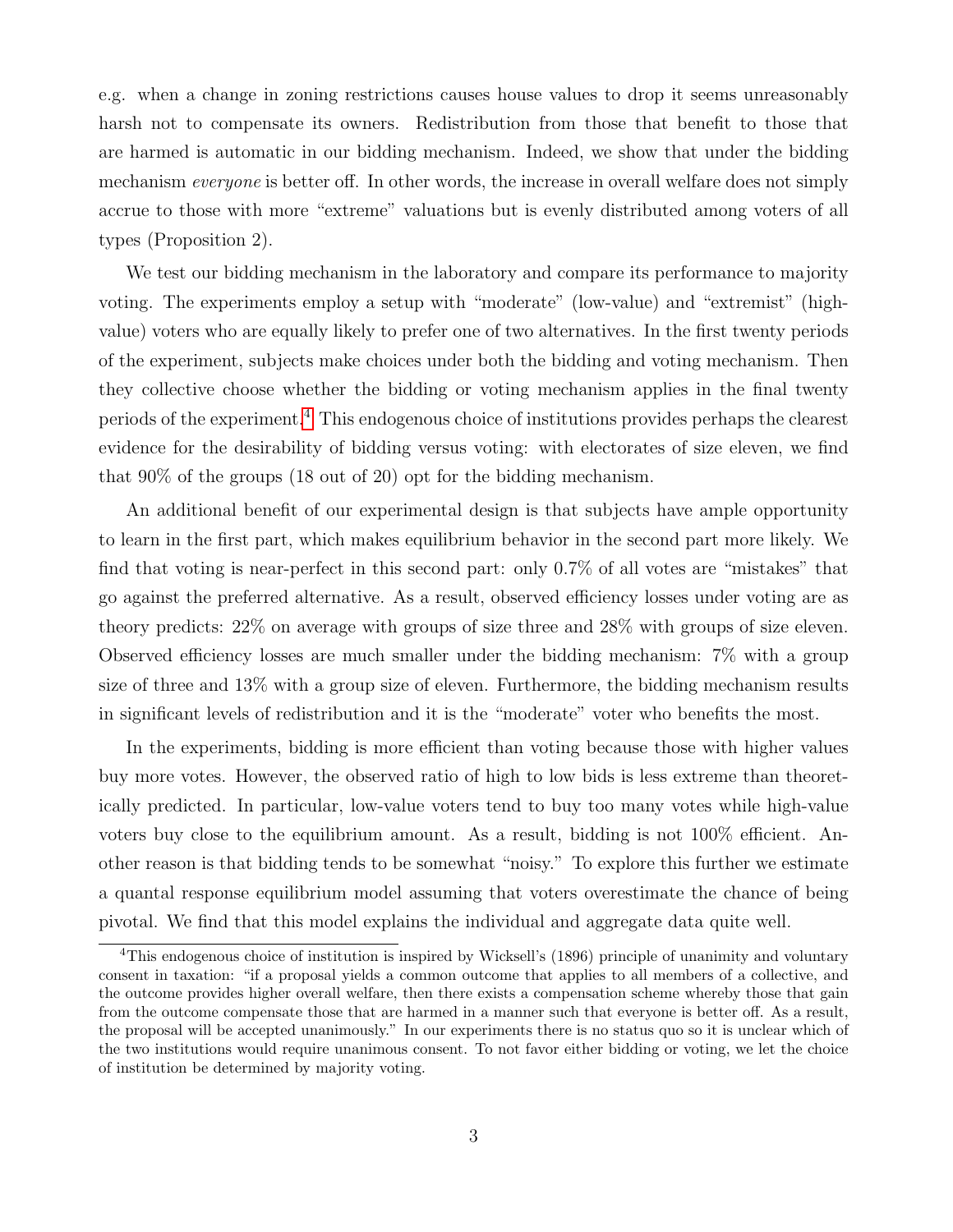#### 1.1. Related Approaches

Our "One man, One bid" mechanism is similar to the mechanism proposed by Lalley and Weyl (2015), which they call "quadratic voting," and derive its properties in more general (asymmetric) settings. The Lalley and Weyl (2015) paper supersedes Weyl (2012), which is the first paper to propose quadratic voting (although as we point out, it can be seen as a limit case of the well-known AGV mechanism). <sup>[5](#page-4-0)</sup>

The need to allow for an expression of preference intensity to improve on voting outcomes can also be found in the work of Casella (2005) who introduced the idea of "storable votes." When voters face a series of binary choices and are endowed with a budget of votes, they can "store" votes when indifferent about an issue and allocate more votes to issues they feel strongly about. Casella (2005) shows that storable votes can be welfare improving relative to the case where each voter gets a single vote per issue, a prediction that has been corroborated by laboratory experiments (Casella, Gelman, and Palfrey, 2006). Jackson and Sonnenschein (2007) and Hortala-Vallve (2012) generalize the "storable votes" idea to models of mechanisms where agents can effectively reflect their relative intensities and improve over majority rule by linking decisions across multiple dimensions through a common budget constraint. Engelmann and Grimm (2012) and Hortala-Vallve and Llorente-Saguer (2010) test the performance of these mechanisms in the lab and find that efficiency levels are improved as predicted by the theory.

In contrast to the above strand of literature, we study a single binary choice for which the introduction of a budget of votes has no effect (i.e. the entire budget of votes would be used). Moreover, the bidding mechanism we propose is fully efficient and redistributes from those that benefit to those that are harmed. Unlike the storable votes approach, our bidding mechanism could be applied to classic hold out problems such as land assemblages for commercial development (e.g. shopping malls) or public projects (e.g. highways or power lines).

Another related approach is Smith's (1977) "compensation election," which was tested in laboratory experiments by Oprea, Smith, and Winn (2007). In this mechanism, voters submit

<span id="page-4-0"></span><sup>&</sup>lt;sup>5</sup>As far as we know, this is the first and only paper systematically compare the efficiency achieved under quadratic voting and majority vomiting. Cárdenas, Mantilla and Zárate (2014) reported individual bidding behavior in a classroom experiment where students were buying tickets for the raffle of a Columbia's national soccer team jersey under the quadratic cost. Students were asked to decide not how many votes to buy but how many of the tickets they forego and the mechanism implemented was a one-shot game and not budget balanced. Only two independent observations were collected on the electorate level, prevent them from making any analysis on efficiency. Pérez-Castrillo and Vészteg (2007) tested the effectiveness of a multibidding mechanism in environments where agents' valuations are private information and agents are asked to choose a common project (e.g., decisions involving public goods or bads). The one that most bids received is carried out. They showed that such mechanism led to efficient outcomes in 75% of the cases in a lab setting.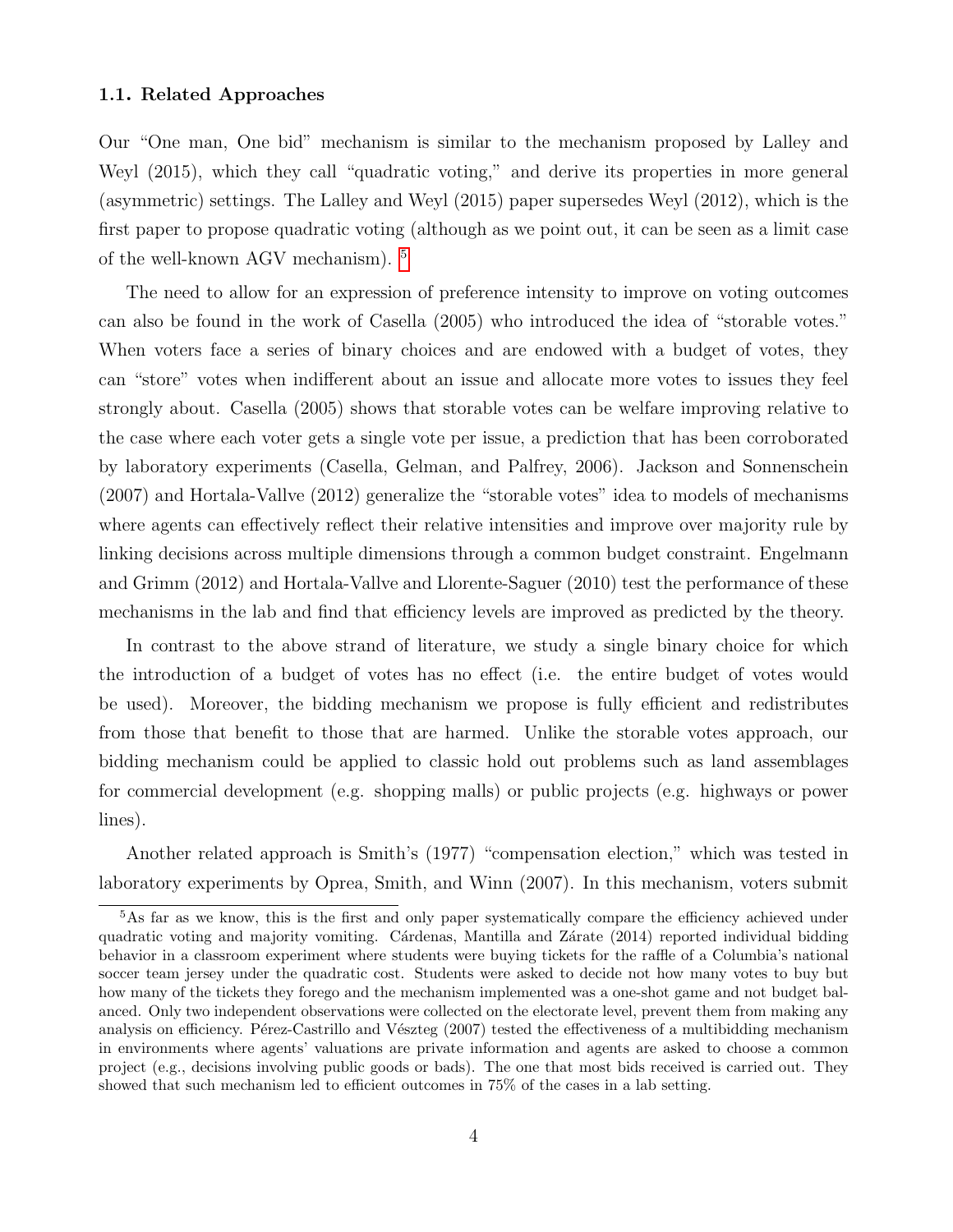bids and the alternative with the largest total bid is implemented. Those that win pay their bids and those that lose get paid their (own) bids. Unlike our proposed bidding mechanism, the compensation election is thus not budget balanced. Furthermore, as pointed out by Oprea, Smith, and Winn (2007), no equilibrium model exists to predict behavior in the compensation election. Finally, the experimental setup of Oprea, Smith, and Winn (2007) does not allow them to test whether the compensation election improves efficiency compared to voting, which is the main point of this paper.

There is also theoretical and experimental work on vote markets where voters can trade votes before voting (Casella, LIorente-Saguer and Palfrey, 2012 and Casella, Palfrey and Turban, 2014). The main predictions are that vote trading results in dictatorship under a linear cost function and thus generates significant welfare losses relative to simple majority voting. When coordination is allowed through party leaders, vote trading improves over no-trade, but still falls short of full efficiency. The experimental data confirm the theory. The introduction of quadratic cost for votes in our paper makes it very costly for a single voter to buy the majority votes which is the key to drive the full efficiency result.

#### 1.2. Organization

The paper is organized as follows. In the next section we show that majority voting is inefficient when neither alternative is ex ante preferred. We start with an example of normally distributed values for which welfare under voting and the optimal welfare can be computed exactly. We then use the central limit theorem to show that voting is inefficient for arbitrary value distributions. In Section 3 we introduce our bidding mechanism and show that it is fully efficient in the limit when the electorate grows large. We test both the voting and bidding mechanisms in the laboratory. Section 4 describes the design of the experiments, the procedures, and the hypotheses. The experimental results are discussed in Section 5. Section 6 concludes. The instructions for the experiment can be found in the Appendix.

## 2. Inefficient Voting

Suppose there are  $2n + 1$  voters whose values are symmetrically distributed according to a normal distribution,  $\Phi(v)$ , with mean zero and variance one. Here a negative value corresponds to a preference for alternative A while a positive value reflects a preference for alternative  $B$ . A voter with value v receives |v| if her preferred alternative is implemented and  $-|v|$  otherwise. Thus  $|v|$  captures the intensity of the preference.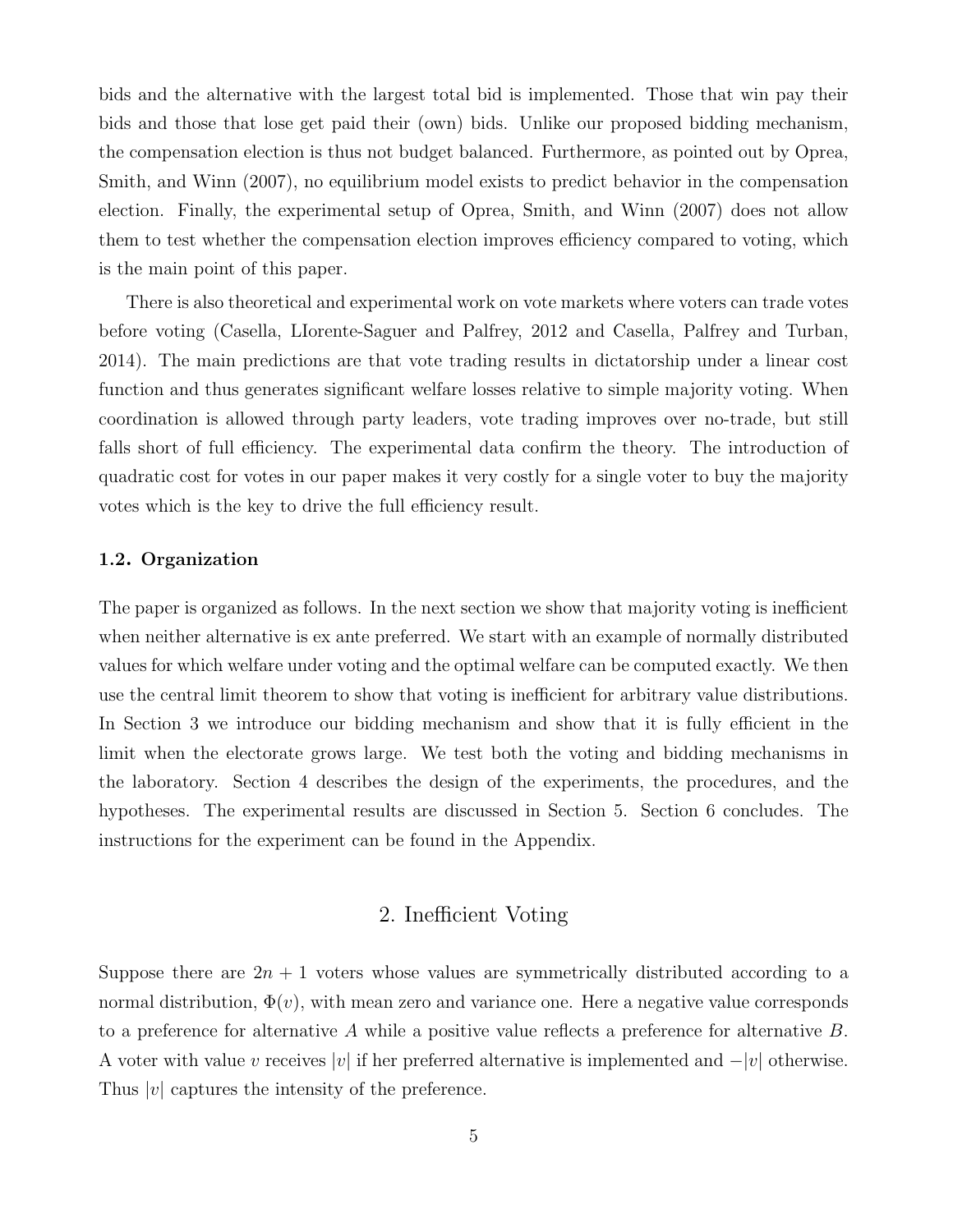Under majority voting, a voter with value v generates a surplus equal to  $|v|$  when  $k \geq n$ others prefer the same alternative and  $-|v|$  when  $k < n$  others prefer the same alternative. Since the event where  $k$  others prefer the same alternative is equally likely as the event where  $2n - k$  others prefer the same alternative, all terms cancel except the one for  $k = n$ . The exante expected surplus, or expected welfare, under simple majority voting is thus

$$
W_{voting} = (2n+1)\sqrt{\frac{2}{\pi}} \left(\frac{2n}{n}\right) \left(\frac{1}{2}\right)^{2n}
$$

where we used that  $E(|v|) = \sqrt{2/\pi}$  when values are normally distributed.

Under an efficient mechanism, a voter with value  $v$  generates a surplus equal to  $v$  when the sum of others' values is greater than  $-v$ , which occurs with probability  $\Phi(v/\sqrt{2n})$ , and she generates a surplus equal to  $-v$  with complementary probability. Expected welfare is therefore

$$
W_{optimal} = (2n+1) \int_{-\infty}^{\infty} v \left( 2\Phi\left(\frac{v}{\sqrt{2n}}\right) - 1 \right) d\Phi(v) = \sqrt{\frac{2}{\pi} (2n+1)}
$$

The open orange circles in the left panel of Figure 1 show the fraction of the surplus realized by majority voting for various electorate sizes. Note that efficiency  $W_{voting}/W_{optimal}$  is strictly decreasing in the size of the electorate and falls from 100% when the size of the electorate is one to its limit value

$$
\lim_{n \to \infty} \frac{W_{voting}}{W_{optimal}} = \sqrt{\frac{2}{\pi}}
$$

as indicated by the dashed line. (The filled blue circles show the fraction of total surplus realized by the bidding mechanism, which is discussed in the next section.) Since the fraction of the surplus lost grows with the size of the electorate the total surplus loss  $W_{optimal} - W_{voting}$ diverges to  $+\infty$  in the limit.

Remark 1. One misconception is that since neither alternative is ex ante preferred, flipping a coin would do as well as voting. The mistake in this reasoning is that even though each voter is equally likely to favor either alternative ex ante, one of the alternatives is preferred by the majority ex post. Indeed, the expected difference in the total support for either alternative diverges when the electorate grows large. Voting serves as an information aggregation tool by picking out the correct alternative preferred by the majority. As a result, total expected welfare under voting diverges to  $+\infty$  as the number of voters grows large, while flipping a coin would result in an expected welfare of 0.

Remark 2. Another misconception is that while voting is known to be inefficient in small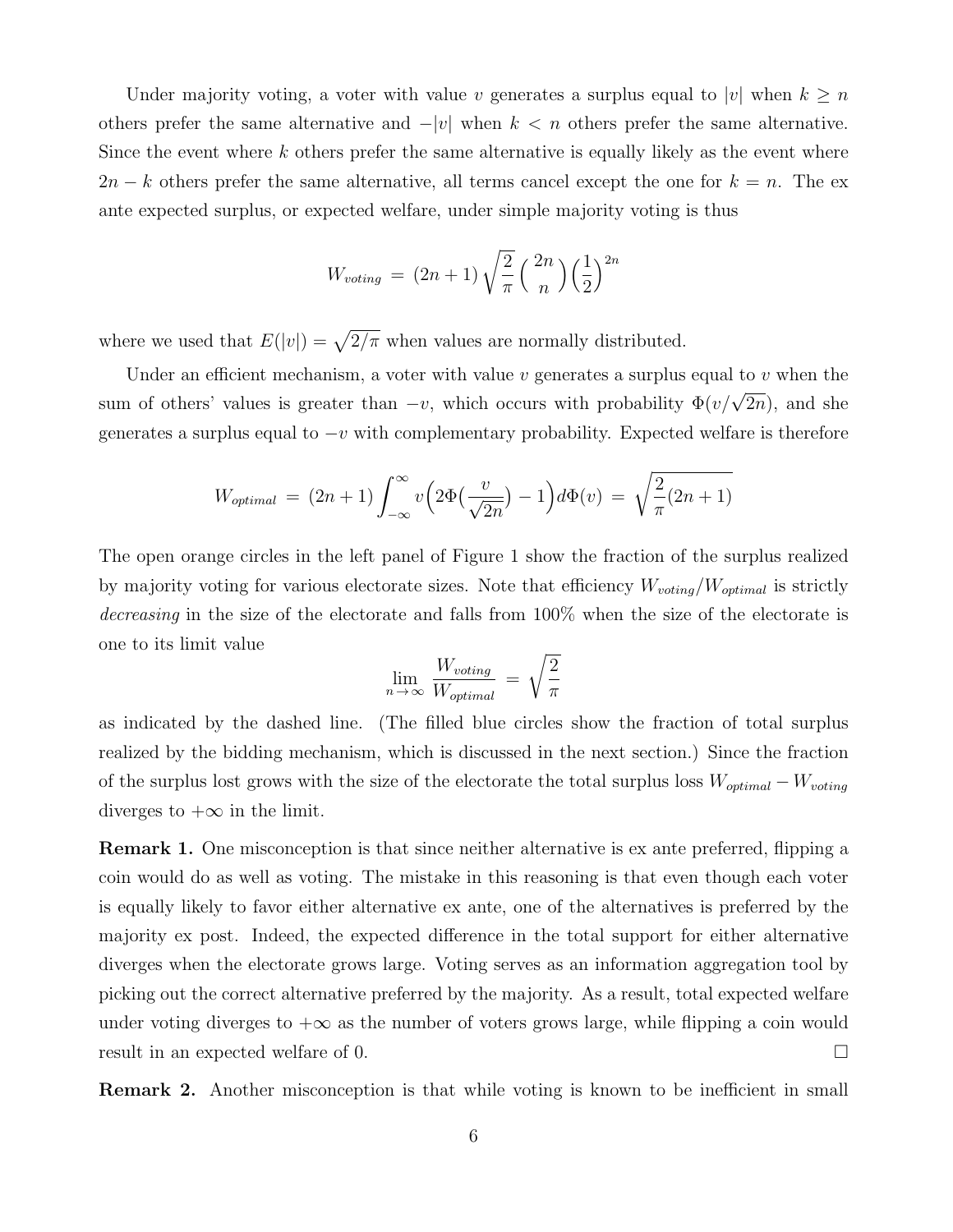groups the inefficiency loss disappears for large electorates. As Figure 1 shows, voting gets worse as the size of the electorate grows. The fraction of the surplus realized by voting falls with the size of the electorate and the total surplus loss diverges.  $\Box$ 

The assumption of normally distributed values is helpful in that the convolution of normal distributions is normal. As a result, an exact expression for the optimal welfare can be derived for all electorate sizes. For a general symmetric distribution,  $F(v)$ , a similar expression can be derived for large electorates using the central limit theorem. The probability that the sum of others' values is greater than  $-v$  limits to  $\Phi(v/\sqrt{2n}\sigma)$  where  $\sigma^2 = E(v^2)$  denotes the variance. Hence, expected welfare limits to

$$
W_{optimal} \approx (2n+1) \int_{-\infty}^{\infty} v \left( 2\Phi\left(\frac{v}{\sqrt{2n}\sigma}\right) - 1 \right) dF(v) \approx \sqrt{\frac{2}{\pi} (2n+1) E(v^2)}
$$

where the far right expression follows from a Taylor approximation as  $n \to \infty$ .<sup>[6](#page-7-0)</sup> The expression for expected welfare under voting derived above applies to any symmetric distribution if we replace  $\sqrt{2/\pi}$  by  $E(|v|)$ . To summarize:

Proposition 1. For any symmetric value distribution, the fraction of the total surplus realized by majority voting falls from 1 when the size of the electorate is one to

$$
\lim_{n \to \infty} \frac{W_{voting}}{W_{optimal}} = \frac{E(\sqrt{v^2})}{\sqrt{E(v^2)}}
$$

which is less than 1 (for non-degenerate distributions) by Jensen's inequality. The total surplus  $loss W_{optimal} - W_{voting}$  diverges in the limit.

Our results contrast with those of Ledyard and Palfrey (2002) who show that voting is fully efficient in the limit when one of the alternatives is ex ante preferred. In this case, a supermajority rule can be used to ensure that, for large electorates, the alternative with the higher expected value wins with probability one. In fact, there are many super-majority rules that are efficient, including a command mechanism that simply implements the ex ante preferred alternative.<sup>[7](#page-7-1)</sup> In this sense, when one alternative is ex ante preferred, the election does not need

$$
W_{optimal} = (2n+1) \int_{-\infty}^{\infty} v \left( 2\Phi\left(\frac{v+2n\mu}{\sqrt{2n}}\right) - 1 \right) d\Phi(v-\mu) \approx (2n+1)\mu + \sqrt{\frac{2}{\pi}(2n+1)}e^{-(2n+1)\mu^2}
$$

A command mechanism yields  $W_{command} = (2n + 1)\mu$ . So when  $\mu > 0$  there is no efficiency loss in the limit when the electorate grows large (Ledyard and Palfrey, 2002). However, this argument breaks down when  $\mu = 0$ .

<span id="page-7-1"></span><span id="page-7-0"></span><sup>&</sup>lt;sup>6</sup>To first order  $\Phi(v/\sqrt{2n}\sigma) \approx \Phi(0) + \Phi'(0)v/\sqrt{2n}\sigma = \frac{1}{2}(1+v/\sqrt{n\pi}\sigma)$ .

<sup>&</sup>lt;sup>7</sup>Suppose, for instance, that values are distributed according to a normal distribution,  $\Phi(v-\mu)$ , with mean  $\mu > 0$  and variance one. Then the optimal welfare is given by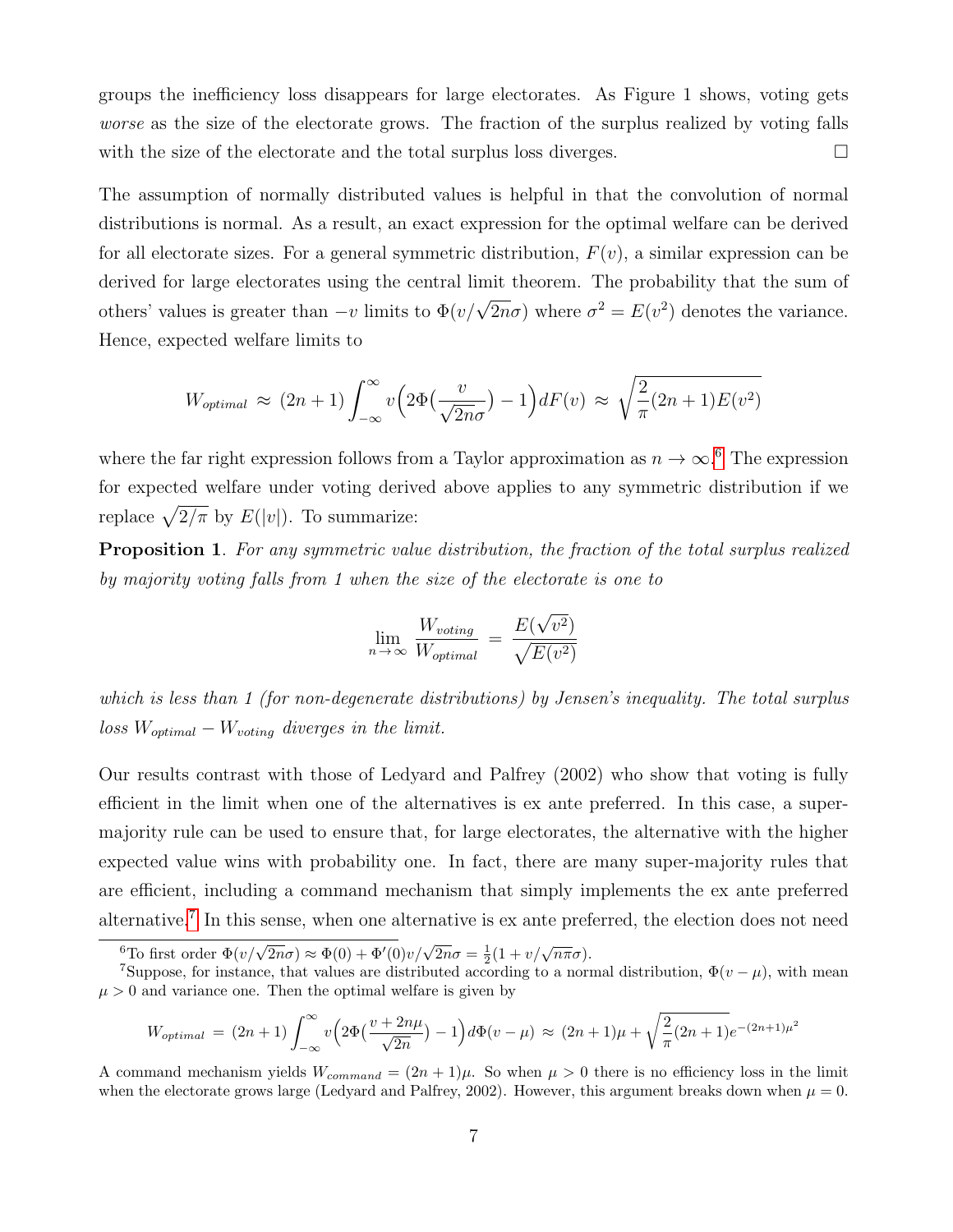to aggregate the information that is dispersed in the electorate.

## 3. Efficient Bidding

An early approach to the efficient provision of public goods is due to Clarke (1971). The "Clarke Tax" mechanism is a member of the Vickrey-Clarke-Groves (VCG) family for which truth telling is a dominant strategy and agents are taxed the negative externality their choice imposes on others. The Clarke Tax mechanism is also known as the "Pivotal" mechanism since agents only pay if their choice changes the outcome, i.e. when they are pivotal. Mechanisms of this type were fist proposed by Vickrey (1961) and were generalized to include problems of public good provision by Clarke (1971), Groves (1973), and Groves and Ledyard (1977).

To illustrate, suppose two voters, labeled 1 and 2, indicate a preferred alternative and their values for it. If both voters favor the same alternative, neither is pivotal and, hence, neither pays anything. If they prefer different alternatives and  $|v_2| > |v_1|$  then voter 2 is pivotal and is taxed  $2|v_1|$  (since her vote changes voter 1's payoff from  $|v_1|$  to  $-|v_1|$ ). Note that voter 2's payment is independent of her report and that it is a weakly dominant strategy for her to report truthfully. If she reports a different value  $\hat{v}_2$  with  $|\hat{v}_2| > |v_1|$  then the outcome and the tax are the same and if  $|\hat{v}_2| < |v_1|$  then her payoff changes from  $|v_2| - 2|v_1|$  to  $-|v_2|$ , which is worse.

An important shortcoming of the Clarke Tax mechanism is that it is not budget balanced, i.e. excess tax contributions are discarded. In the above example, voter 2's payment does not accrue to voter 1 but is "burned" in order to maintain incentive compatibility.<sup>[8](#page-8-0)</sup> It is well known, however, that whenever VCG runs a surplus, an efficient, Bayesian incentive compatible mechanism that is individually rational and balances the budget exists (Krishna and Perry, 1998). This mechanism was proposed by Arrow (1979) and independently by d'Aspremont and Gérard-Varet (1979a,b) and is known as the AGV or "expected externality" mechanism. The basic idea is that voters receive rebates that depend on others' tax payments so that the budget can be balanced without affecting incentives.

<span id="page-8-0"></span>An unattractive feature of the AGV mechanism is that payments depend, in a complicated

<sup>&</sup>lt;sup>8</sup>Because of this, and due to their abstract nature, the computational schemes devised by Clarke and others were thought to be impractical and too complicated for actual implementation. Results from laboratory experiments by Attiyeh et al. (2000) indeed demonstrate that compared to simple majority voting rule the Clarke Tax mechanism is inefficient because excess taxes must be discarded. Moreover, Kawagoe and Mori (2001) pointed out that the Clarke Tax mechanism is only weakly dominant strategy incentive-compatible which can explain why subjects failed to reveal their true values. In contrast, experimental studies of the Groves-Ledyard (1971) mechanism, which is budget balanced, indicate that it is able to achieve relatively high efficiency levels (Chen and Plott, 1996; Arifovic and Ledyard, 2002).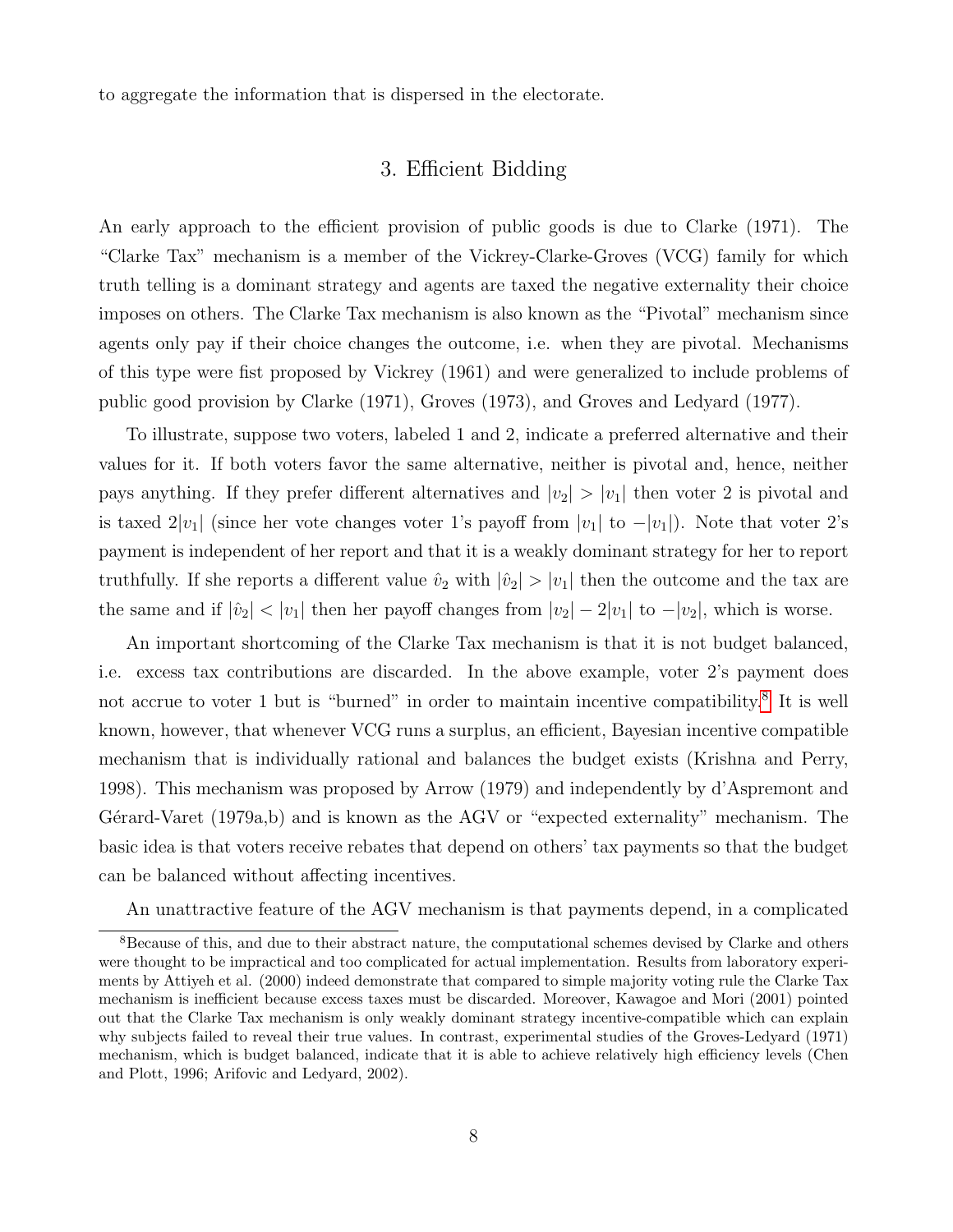manner, on submitted bids and the type distribution. However, in the limit when the electorate size grows large, the AGV payment is simply proportional to the square of the bid. We propose to apply this limit mechanism to electorates of all sizes: votes for either alternative can be bought at a quadratic cost and voters receive rebates equal to the average of others' payments. The alternative with the largest total bid is implemented. The intuition why quadratic voting costs yield efficient outcomes when the electorate size grows large can be gleaned without taking a format limit of the AGV mechanism. For a large electorate, the impact of anyone's bid on the probability that the preferred outcome is selected is small and approximately linear in the bid. As a result, the marginal benefit of raising one's bid is proportional to one's value. With a quadratic payment rule the marginal cost is linear in the bid. Hence, optimal bids are proportional to value and selecting the alternative with the largest total bid is value maximizing.

To formalize this intuition, let  $G(b_i)$  denote the expected probability that alternative B is selected from voter i's point of view if she buys  $b_i$  votes:

$$
G(b_i) = \text{Prob}(b_i + \sum_{j \neq i} b_j > 0)
$$

let  $C(b_i)$  denote the cost of buying  $b_i$  votes

$$
C(b_i) = \frac{1}{2\sqrt{n\pi}\sigma} b_i^2
$$

and let  $R(b_{-i})$  denote the rebate voter *i* receives

$$
R(b_{-i}) = \frac{1}{2n} \sum_{j \neq i} C(b_j)
$$

which is independent of voter *i*'s own bid.

Proposition 2. The bidding mechanism is budget balanced and individually rational. For large electorates, truthful bidding constitutes a Bayes-Nash equilibrium and

$$
\lim_{n \to \infty} \frac{W_{bidding}}{W_{optimal}} = 1
$$

Furthermore, voters of (almost) all types are better off under bidding compared to voting.

**Proof.** It is readily verified that  $\sum_i R_i = \sum_i b_i$ , i.e. the bidding mechanism is budget balanced. Consider voter *i* and suppose all others bid truthfully, i.e.  $b_j = v_j$  for  $j \neq i$ . Voter *i*'s expected payoff when her value is  $v_i$  and she bids  $b_i$  is given by

$$
\pi_i(v_i, b_i) = v_i(2G(b_i) - 1) - C(b_i) + \frac{\sigma}{2\sqrt{n\pi}}
$$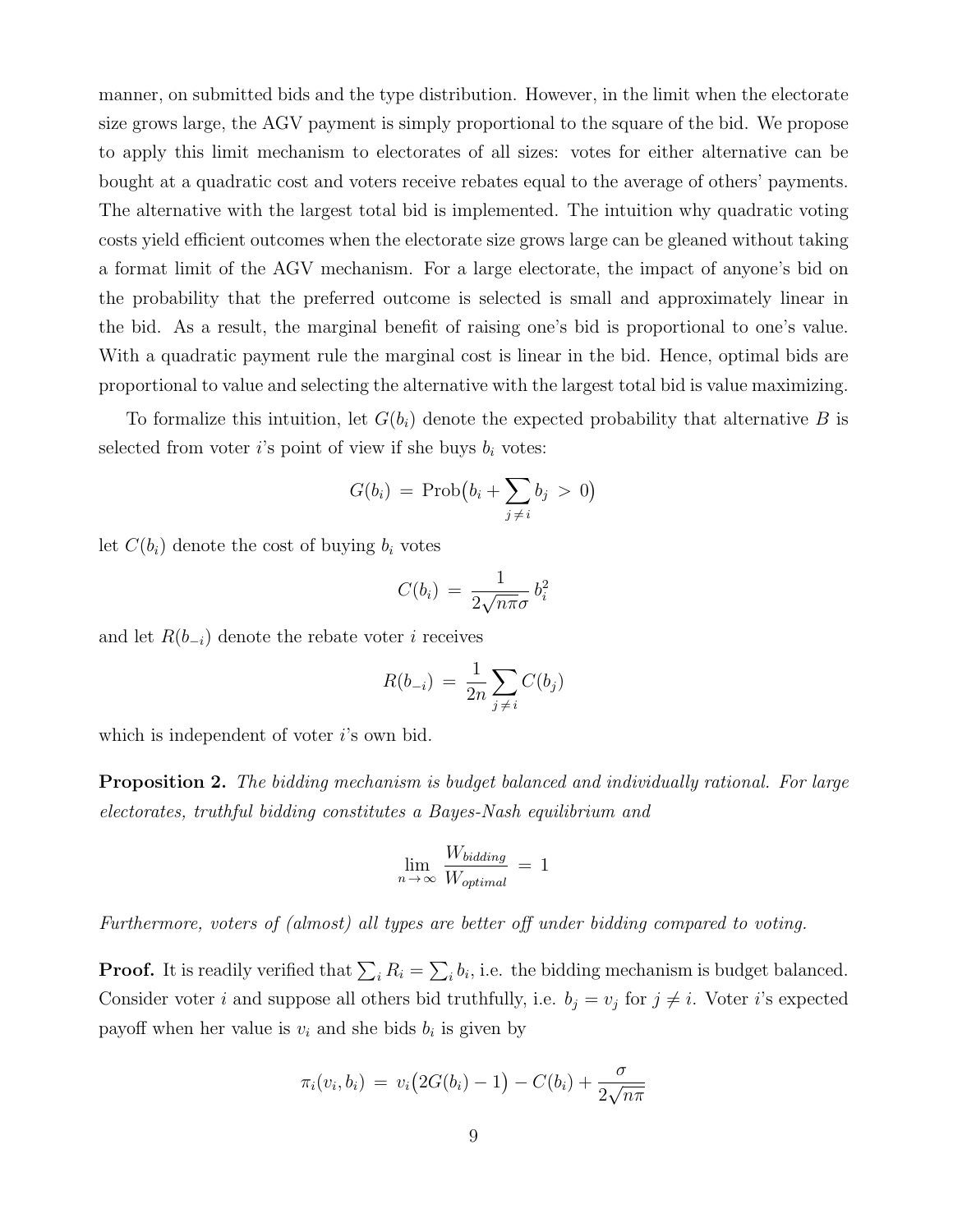where the final term on the right side is the expected rebate when others bid truthfully. Since  $G(0) = \frac{1}{2}$ , voter *i*'s payoff when she bids zero is equal to the rebate, which is non-negative, so the bidding mechanism is individually rational. Moreover, for a large electorate, the central limit theorem implies that  $G(b_i)$  limits to  $\Phi(b_i/\sqrt{2n\sigma})$ , which can be approximated by  $\Phi(b_i/\sqrt{2n\sigma}) \approx$  $\sqrt{2}$   $\sqrt{2}$   $\sqrt{2}$   $\sqrt{2}$   $\sqrt{2}$   $\sqrt{2}$   $\sqrt{2}$   $\sqrt{2}$   $\sqrt{2}$   $\sqrt{2}$   $\sqrt{2}$   $\sqrt{2}$   $\sqrt{2}$   $\sqrt{2}$   $\sqrt{2}$   $\sqrt{2}$   $\sqrt{2}$   $\sqrt{2}$   $\sqrt{2}$   $\sqrt{2}$   $\sqrt{2}$   $\sqrt{2}$   $\sqrt{2}$   $\sqrt{2}$   $\sqrt{2}$   $\sqrt{2}$   $\sqrt{2}$   $\sqrt{2$ 1  $\frac{1}{2}(1+b_i)$ √  $\overline{n\pi}\sigma$ ). Hence, voter *i*'s profit is maximized at  $b_i = v_i$ . In other words, truthful bidding constitutes a Bayes-Nash equilibrium. The bidding mechanism is efficient because it selects the alternative with the largest total bid, which is the one with the largest total value.

Finally, under truthful bidding, the expected payoff of a voter with value  $v$  limits to

$$
\pi(v) \,=\, \frac{1}{2\sqrt{n\pi}\sigma}(v^2+\sigma^2)
$$

while under voting the expected payoff limits to

$$
\pi(v) = \frac{1}{\sqrt{n\pi}}|v|
$$

The difference is proportional to  $(v - sign(v)\sigma)^2$ , which is strictly positive for all  $|v| \neq \sigma$ .  $\Box$ 

The full efficiency obtained under bidding contrasts with the inefficiencies that arise under majority voting (Proposition 1). In addition, the gain in welfare that results with bidding does not simply accrue to those that care more about the outcome. The redistribution that is inherent to the bidding mechanism ensures that voters of all types are better off.

We next show that bidding works not only in the limit but also in smaller groups. For example, for an electorate of size two the equilibrium bids can be computed exactly, e.g.

$$
B(v) = sign(v)\sqrt{2(1 - exp(-\frac{1}{2}v^2))}
$$

when values are (standard) normally distributed.<sup>[9](#page-10-0)</sup> Since the equilibrium bidding function is increasing, the bidding mechanism is fully efficient. Moreover, voters of all types are better off under bidding compared to voting when the electorate size is two.[10](#page-10-1)

$$
\pi(v, b) = v(2\Phi(B^{-1}(b)) - 1) - b^2/\sqrt{2\pi} + (\sqrt{2} - 1)/\sqrt{\pi}
$$

<span id="page-10-0"></span><sup>&</sup>lt;sup>9</sup>Assuming the other voter uses the proposed bidding function, a voter with value v who makes a bid b has expected payoffs √ √

where the final term on the right side is the expected rebate and  $B^{-1}(b) = \text{sign}(b) \sqrt{\log(1/(1 - \frac{1}{2}b^2)^2)}$  is the inverse bidding function. Optimizing with respect to the bid yields  $b = B(v)$ .

<span id="page-10-1"></span><sup>&</sup>lt;sup>10</sup>The equilibrium payoff under voting,  $\pi(v) = \frac{1}{2}|v|$ , is strictly less than the equilibrium payoff under bidding,  $\pi(v) = v(2\Phi(v) - 1) + 2\phi(v) - 1/\sqrt{\pi}$ , for all v.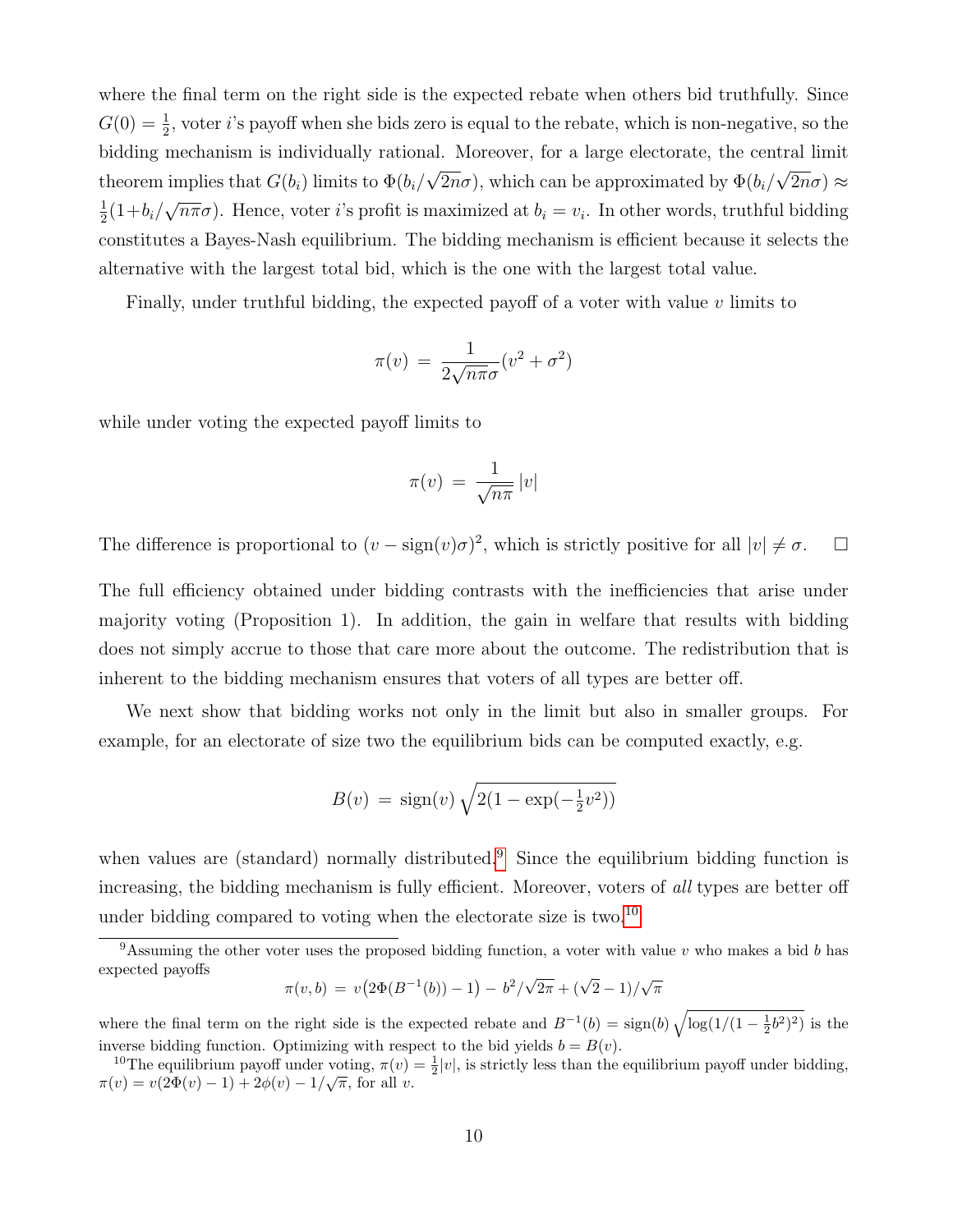

Figure 1. The left panel shows efficiency levels under voting (open orange circles) and bidding (filled blue circles) for various electorate sizes with normally distributed values. Voting is efficient with one voter but efficiency falls quickly for larger electorate sizes and limits to  $\sqrt{2/\pi}$  as shown by the dashed line. In contrast, bidding is close to 100% efficient for all electorate sizes. The right panel shows equilibrium bids for electorates of size two (light blue), five (medium blue), and eleven (dark blue).

While we have no analytic characterization of the bidding functions for other finite electorate sizes, it is straightforward to determine them numerically.<sup>[11](#page-11-0)</sup> The right panel in Figure 1 shows the equilibrium bidding functions for electorates of size two (light blue curve), five (medium blue curve), and eleven (dark blue curve). For the latter case, bids are close to the 45-degree line for values within plus or minus two standard deviations. In other words, for 95% of the values, bidding is close to truthful, resulting in efficient outcomes. The filled blue circles in the left panel of Figure 1 show the predicted efficiency levels under bidding by electorate size. The bidding mechanism is fully efficient with one (or two) voters, there is only a slight drop in efficiency for intermediate electorate sizes, and full efficiency obtains in the limit.

There are two main points to be taken away from our analysis. One is that bidding improves on voting because it allows for an expression of voter intensity. For intermediate electorate sizes, bids do not fully reveal values and, hence, bidding is not fully efficient, but it does improve substantially on voting. Second, the predicted efficiency levels for bidding and voting are close to their limit values for moderate electorate sizes, say, an electorate of size eleven (see the left panel of Figure 1). This is a useful feature when designing an experiment.

<span id="page-11-0"></span><sup>&</sup>lt;sup>11</sup>We consider values between  $-4$  and  $+4$  (recall that the standard deviation is 1 so this captures 99.994% of all values) on a discrete grid with 201 possible values:  $v \in \{-4.00, -3.98, \ldots, 0, \ldots, 3.98, 4.00\}$ . The numerical process starts with some initial bidding function, say  $B(v) = v$ , and then computes the best response against this initial bidding function for each value type. This yields a new bidding function against which the best response is computed, etc., until there is no more change in the computed bids.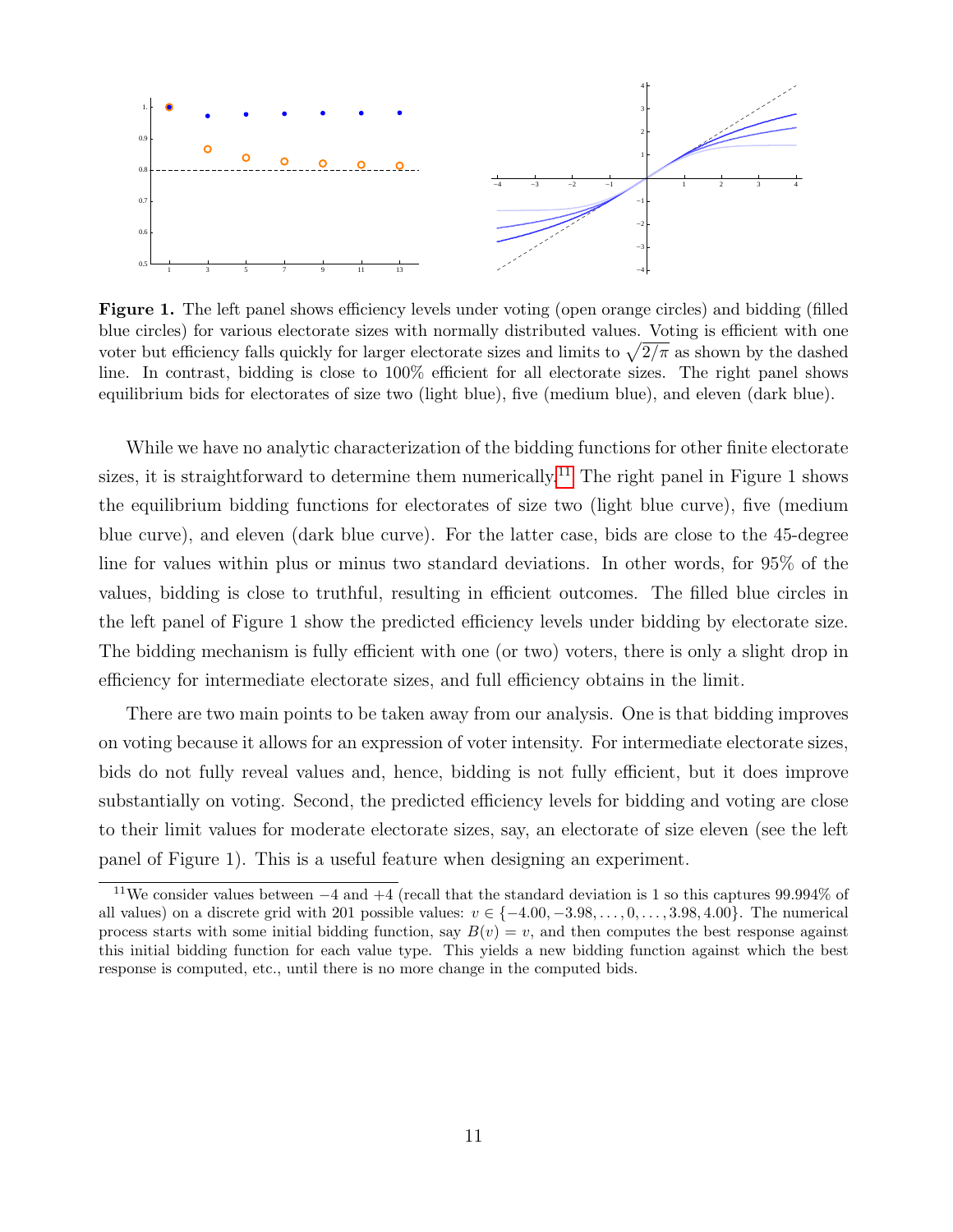## 4. Experimental Design, Procedures, and Hypotheses

Our interest is in testing bidding and voting when the limit results of Propositions 1 and 2 apply. An obvious difficulty is that we cannot study very large electorates because of physical constraints (lab size) as well as financial constraints. Fortunately, moderately small electorate sizes suffice to test the alternative mechanisms for two reasons. First, recall that efficiency under voting falls with the number of voters. So testing majority voting with a smaller group puts an upper bound on how well voting does with large electorates. Furthermore, a finite electorate size can be chosen such that the predicted efficiency level only marginally exceeds its limit value for an infinite electorate size. Second, it is possible to design environments with a finite number of bidders for which the logic behind limit results of Proposition 2 applies and bidding is fully efficient making everyone better off.

#### 4.1. Design

We used a two-point value distribution (instead of normally distributed values) since it (i) is much easier to understand for subjects, (ii) results in more separation between bidding and voting, (iii) makes redistribution easier to analyze, and (iv) allows us to estimate a quantal response equilibrium model using the individual bid data. In particular, voters are equally likely to prefer one of two alternatives, labeled A and B, and their values for the preferred alternative are low,  $v_L = 10$ , with probability  $p = 0.75$  and high,  $v_H = 70$ , with complementary probability. We refer to the low-value and high-value voters as "moderates" and "extremists" respectively. For this value distribution, the open orange circles in the left panel of Figure 2 show the predicted efficiency levels under majority voting for various (odd) electorate sizes. (This figure parallels Figure 1, which pertains to normally distributed values.) Voting is 100% efficient when there is only a single voter but efficiency falls as the electorate size increases. For the experiments, we chose a group size of eleven for which predicted efficiency is 71.1%, which is within two percentage points of the limit efficiency (69.3%) indicated by the dashed line in Figure 2. Since we are interested in how electorate size affects performance, we also considered groups of size three for which the predicted efficiency is at least somewhat different  $(78.0\%)$ .<sup>[12](#page-12-0)</sup>

A second departure from the theoretical setup discussed above is that we restricted possible bids to the set  $\{0, 1, \ldots, 10\}$  to avoid the possibility of erroneously high bids that could lead to bankruptcies. To ensure that the equilibrium bids are within this set we scaled up the cost function by a factor of 10 so that, in large electorates, the optimal bid is not equal to value, as

<span id="page-12-0"></span><sup>&</sup>lt;sup>12</sup>Predicted efficiencies for other group sizes are rather close to that for  $n = 11$  (or  $n = \infty$ ), which would make any treatment effect unlikely. The exception is a group of size 1 but this would be too trivial an experiment.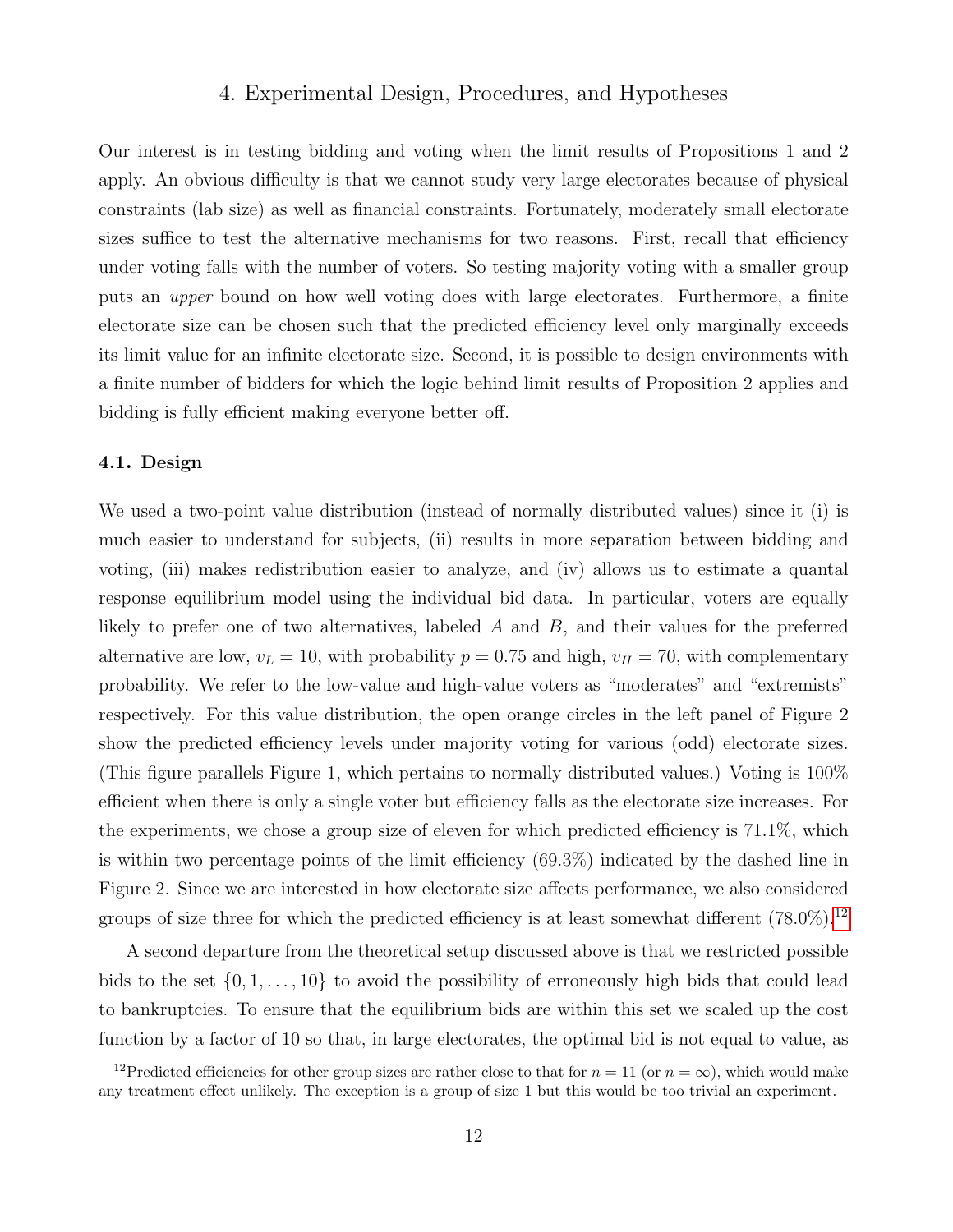

Figure 2. The left panel shows efficiency under voting (open orange circles) and bidding (filled blue circles) by electorate size for the value distribution used in the experiment. Voting is efficient with a single voter but efficiency falls quickly for larger electorate sizes. The experiments use electorates of size three for which efficiency is 78.0% and eleven for which efficiency is 71.1%, which is close to the limit value of 69.3% (as indicated by the dashed line). Bidding is predicted to be 100% efficient for all electorate sizes. The right panel shows the equilibrium bids by electorate size for moderates (open blue circles) and extremists (filled blue circles).

in Proposition 2, but rather to one-tenth of the value (1 for a moderate and 7 for an extremist). This normalization results in a cost function  $C(b) = b^2/3$  for an electorate of size eleven.<sup>[13](#page-13-0)</sup> As we explain in the Hypotheses section below, restricting the highest possible bid to 10 has no consequence for the theoretical predictions (but precludes very costly mistakes).

Increasing the group size from three to eleven roughly halves the chance of being pivotal. For this reason the costs of buying votes in the bidding mechanism should be twice as high in groups of three compared to groups of eleven. Hence, we implemented a cost function  $C(b) = 2b^2/3$  for groups of size three. Of course, turnout in real elections (and previous voting experiments) suggests that voters' perceptions of being pivotal may be biased. For instance, there is ample evidence that subjects tend to overestimate small probabilities (as in models of probability weighting). To address this possibility, we also ran a treatment with groups of size eleven and high costs  $C(b) = 2b^2/3$ , thus ignoring the (theoretically predicted) drop in the chance of being pivotal when increasing the group size from three to eleven.

The three treatments are labeled "3H," "11H," and "11L," where the number indicates group size and the letter indicates whether costs are low or high (see Table 1). All three treatments used two parts of twenty periods each, for a total of forty periods. In each of these forty periods, subjects were randomly assigned a preferred alternative, A or B, and a private value for that alternative using the two-point value distribution described above.<sup>[14](#page-13-1)</sup> In the first

<span id="page-13-0"></span><sup>&</sup>lt;sup>13</sup>The exact cost function is  $C(b) = 10/(2\sqrt{5\pi}\sigma)b^2$  where  $\sigma = \sqrt{\frac{3}{4}(1)^2 + \frac{1}{4}(7)^2}$ , which yields  $C(b) = 0.349b^2$ . With a discrete bid space, equilibrium bids are unaffected by small changes in the cost function and we decided to use the cost function  $C(b) = b^2/3$  to simplify the instructions.

<span id="page-13-1"></span><sup>&</sup>lt;sup>14</sup>Subjects knew their own preferred outcome and their own value, but they knew only the distribution of others' preferred outcomes and values. We used the same value draws in treatments 11H and 11L.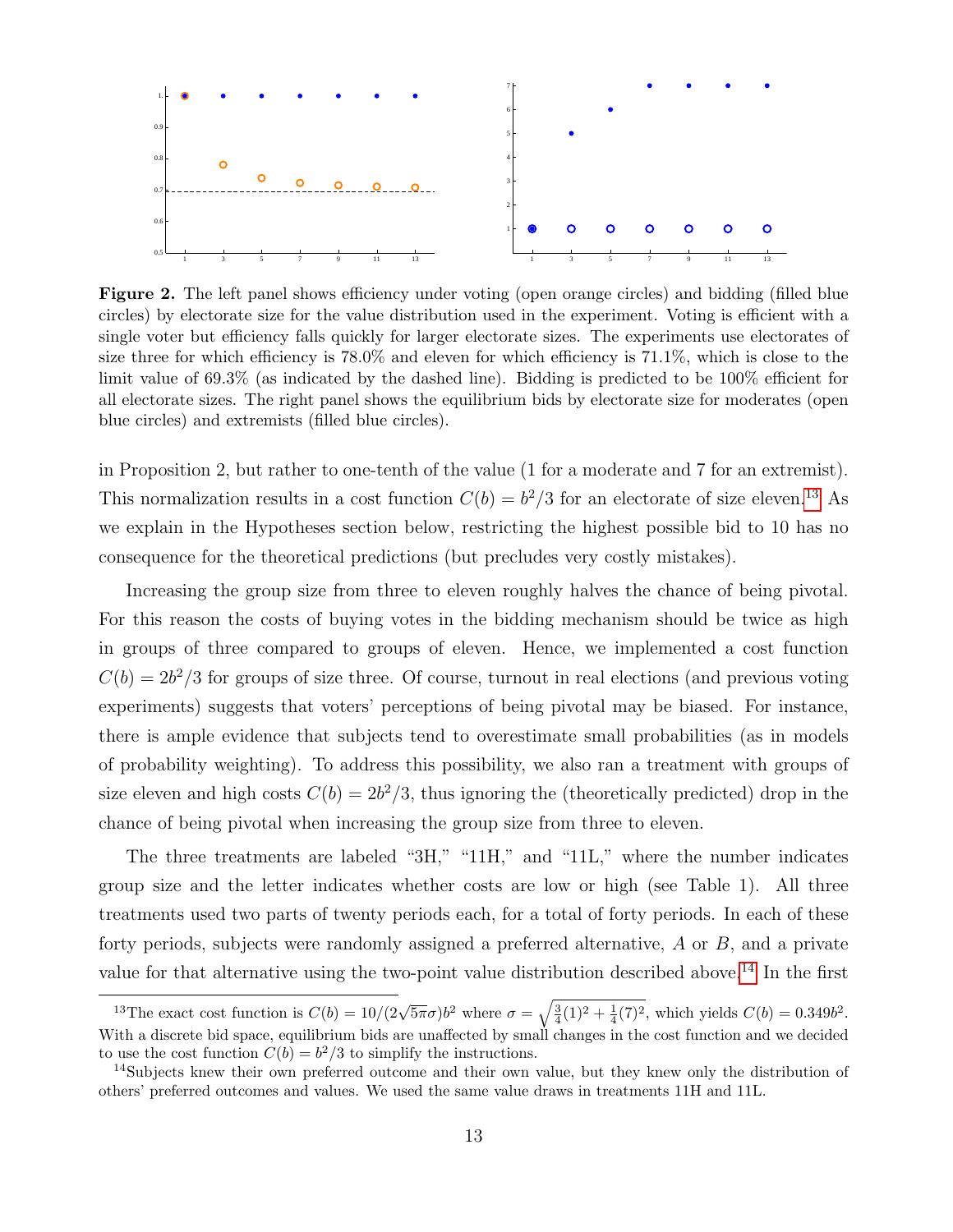| Treatment | Values         | Cost     | Group | Number of | Part 1       | Part 2      | Optimal Bids    |
|-----------|----------------|----------|-------|-----------|--------------|-------------|-----------------|
| Name      | $\{v_L, v_H\}$ | Function | Size  | Groups    | Bid and Vote | Bid or Vote | ${b_L^*,b_H^*}$ |
| 11L       | $\{10, 70\}$   | $b^2/3$  |       | 10        | 20 periods   | 20 periods  | $\{1,7\}$       |
| 3H        | $\{10, 70\}$   | $2b^2/3$ |       | 10        | 20 periods   | 20 periods  | $\{1,5\}$       |
| 11H       | [10, 70]       | $2b^2/3$ |       | 10        | 20 periods   | 20 periods  | $\{1,5\}$       |

Table 1. The experimental design consists of three treatments that vary group size and the cost of buying votes. In the first 20 periods, subjects make choices under both bidding and voting. Then they collective decide by majority vote which mechanism applies in the final 20 periods. Subjects' values are low,  $v_L = 10$ , with probability  $p = 3/4$  and high,  $v_H = 70$ , with complementary probability.

twenty periods, subjects made choices under both the bidding and voting mechanism (subjects' screens were split in two parts and for each subject it was randomly determined whether voting or bidding appeared on the left part of the screen for the entire first part). Then they decided by majority vote which mechanism would apply in the final twenty periods.<sup>[15](#page-14-0)</sup> For completeness we summarize the rules of both mechanisms.

**Voting Mechanism:** subjects chose to vote for either A or B. The outcome with the most votes was selected as the group outcome (ties are not possible with odd-sized groups). A subject received her value if the group outcome matched her preferred outcome, otherwise she received the negative of her value.

**Bidding Mechanism:** subjects chose to bid for either A or B and they chose a bid amount. Integer amounts from 0 to 10 were allowed. The outcome with the largest total bid amount was selected as the group outcome (in the event of a tie, each outcome had an equal chance of being selected). A subject received her value if the group outcome matched her preferred outcome, otherwise she received the negative of her value. Bidding is costly and irreversible. Irrespective of the group outcome, a subject who bid b paid  $C(b) = 2b^2/3$  in the high cost treatments (3H) and 11H) and  $C(b) = b^2/3$  in the low cost treatment (11L). In addition, each subject received a rebate equal to the average of others' payments.

#### 4.2. Procedures

We used ten groups per treatment for a total of 250 subjects who were recruited at the University of Zürich and the neighboring ETH. The experiment was computerized using zTree (Fischbacher, 2007). Each session started with two unpaid practice periods followed by 20 paid periods in part 1 and another 20 paid periods in part 2. Subjects were not informed about

<span id="page-14-0"></span><sup>&</sup>lt;sup>15</sup>This decision could not be made by bidding since subjects did not know their values for the second part. To not favor voting or bidding we used a simple majority rule rather than a super-majority or unanimity rule.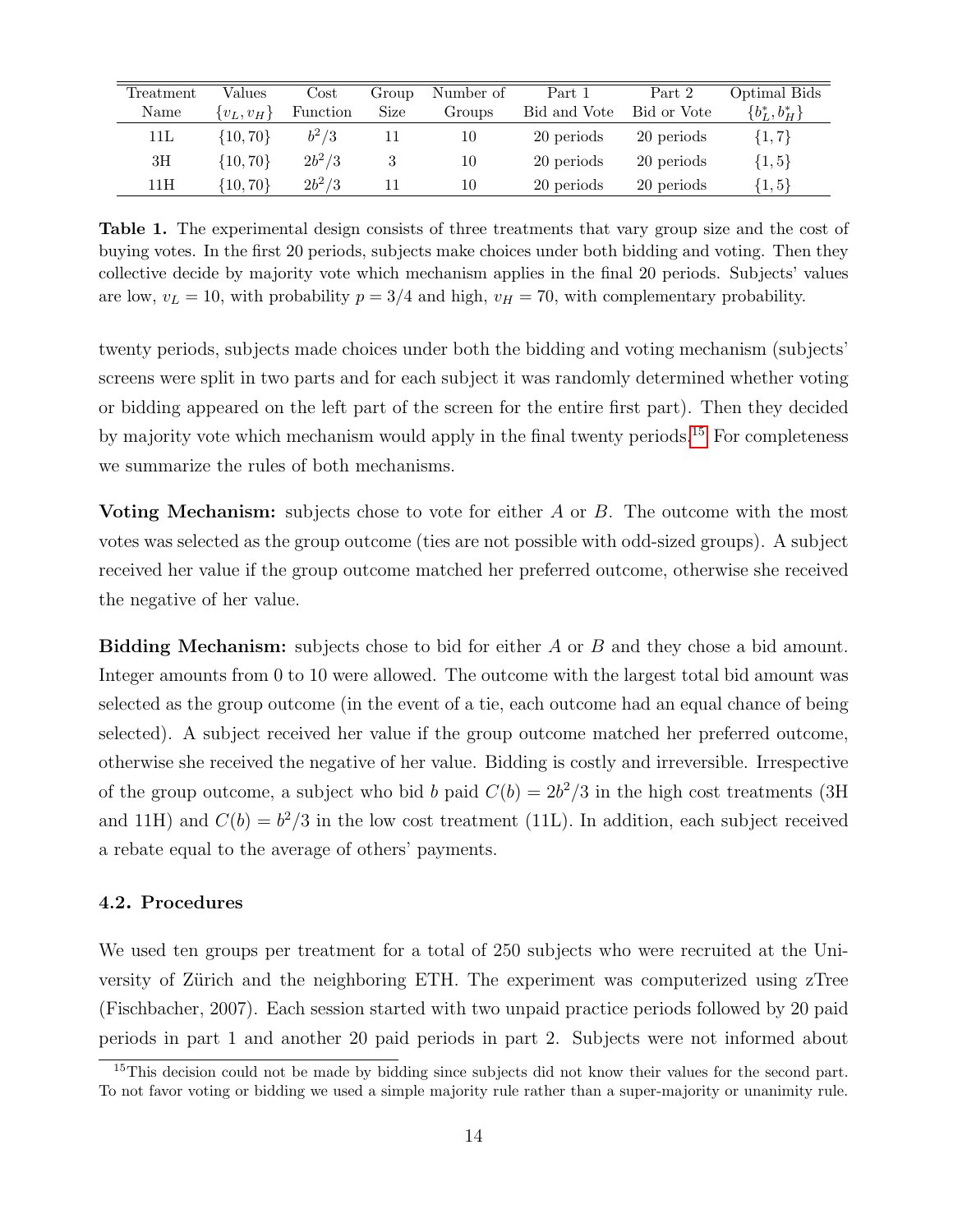part 2 until they had completed part 1. In the first part, subjects made decisions under both bidding and voting and received the sum of their earnings from both mechanisms. After finishing the first part, they collectively decided by majority vote which mechanism would apply in the second part.<sup>[16](#page-15-0)</sup> In this second part, subjects only made decisions for, and received earnings from, the selected mechanism. Sessions lasted about 60-75 minutes, including instructions and payment. The conversion rate from experimental points to Swiss Francs was 30:1 for groups of size three and 15:1 for groups of size eleven. Average earnings were 43.4 Swiss Francs including a 15 Franc show-up fee.

#### 4.3. Hypotheses

We have not yet discussed in detail the predictions for the bidding mechanism. The left panel of Figure 2 shows full efficiency under bidding for all electorate sizes. This result obtains when bidding costs are scaled such that they roughly fall with the square root of the electorate size.<sup>[17](#page-15-1)</sup> One of the treatments (11H) purposefully deviates from this scaling law to explore the (behavioral) assumption that subjects may overestimate the probability of being pivotal. As a result, the equilibrium bids for this treatment are not equal to one-tenth of the value but instead are  $b_L^* = 1$  for a moderate voter and  $b_H^* = 5$  for an extremist voter. These bids are also the equilibrium bids for treatment 3H while for treatment 11L the equilibrium bids are  $b_L^* = 1$ and  $b_H^* = 7$ , see the final column in Table 1.

It is easy to see how the equilibrium bids for treatment 3H guarantee full efficiency. Whenever two moderates are on one side but an extremist voter is on the other side, bidding yields the efficient outcome, since  $5 > 1+1$ , while voting is inefficient, since  $1 < 1+1$ . Other scenarios can be checked similarly. In a sense, it is relatively easy for a bidding mechanism to improve on voting in small groups of size three.

The fact that bidding is fully efficient in treatment 11L is for an entirely different reason, i.e. because the influence of any bid is small enough such  $2G(b) - 1$  is approximately linear over the range of feasible bids. This claim is illustrated in Figure 3. The left panel shows  $2G(b) - 1$  for bids between  $-70$  and 70, where negative (positive) numbers correspond to bids for alternative  $A(B)$ . Since there are ten others who potentially could each bid 7 for either alternative,  $2G(b) - 1$  is equal to 1 (−1) only when a bid of 70 (−70) or more (less) is made. The right panel zooms in and shows  $2G(b) - 1$  for the range of feasible bids, were it is well

<span id="page-15-0"></span><sup>&</sup>lt;sup>16</sup>After they cast their vote, but prior to knowing the majority choice, subjects had an opportunity to briefly state a reason for their choice.

<span id="page-15-1"></span><sup>&</sup>lt;sup>17</sup>In particular, the cost function used to generate Figure 2 is  $C(b) = c_{2n+1}b^2$  for an electorate of size  $2n + 1$ , where  $c_3 = \frac{2}{3}$ ,  $c_5 = \frac{1}{2}$ ,  $c_7 = \frac{2}{5}$ ,  $c_9 = \frac{7}{20}$ ,  $c_{11} = \frac{1}{3}$ , and  $c_{13} = \frac{3}{10}$ . Other parameter values that are close and roughly follow the same scaling result in the same optimal bids and full efficiency.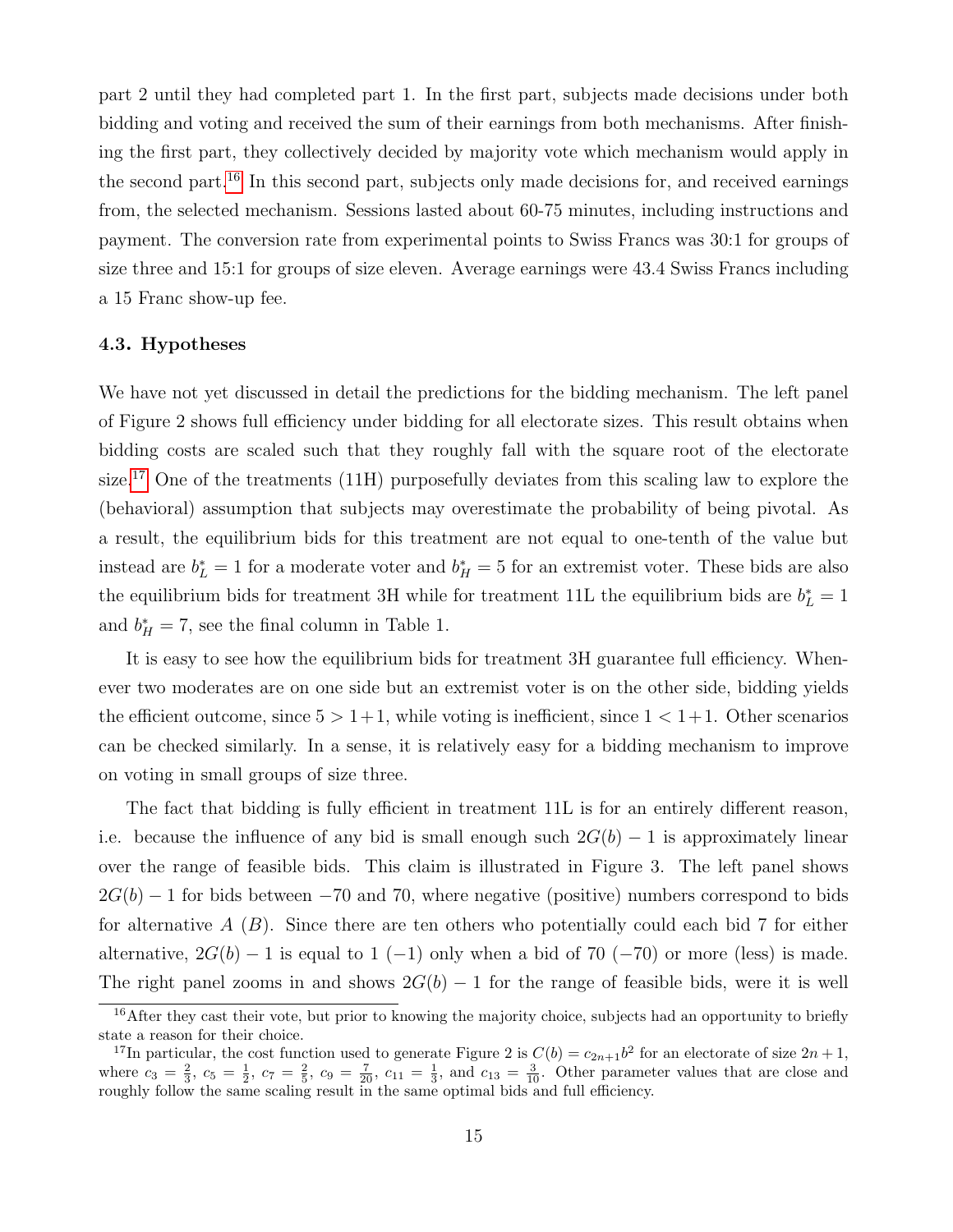

**Figure 3.** The left panel shows  $2G(b) - 1$  for bids in the range  $-70 \le b \le 70$  in treatment 11L assuming others bid  $b_L^* = 1$  when they are moderate and  $b_H^* = 7$  when they are extremist. The right panel zooms in on the set of feasible bids  $-10 \leq b \leq 10$  for which  $2G(b) - 1$  is well approximated by the linear function  $b/15$  as shown by the orange straight line.

approximated by the orange line that represents the linear function  $b/15$ . Hence, in treatment 11L, a voter's expected payoff can be written as

$$
\pi(v, b) = v\left(\frac{b}{15}\right) - \frac{1}{3}b^2
$$

and the first-order condition for profit maximization yields  $B(v) = v/10$ .

From a theoretical viewpoint, restricting the set of feasible bids to  $\{0, 1, \ldots, 10\}$  can be done without loss of generality. Suppose, for instance, that the voter's value is positive and consider any positive bid. The left panel of Figure 3 shows that the win probability is concave for any positive bid and, hence, so is the voter's profit function. As a result, there is a unique maximizer,  $b_L^* = 1$  or  $b_H^* = 7$ , which is contained within the feasible range. Bids outside this range are never optimal and, hence, can be discarded without affecting theoretical predictions. Behaviorally, setting a maximum bid has the advantage of ruling out very costly mistakes.

To summarize, while full efficiency in treatment 3H is due to a "small numbers effect," treatment 11L effectively implements a setting for which the limit results of Proposition 2 apply. Truthful bidding is not in equilibrium in treatment 11H, but the optimal bids of 1 and 5 are such that predicted efficiency is still very high (99.7%). We can now state our hypotheses.

Hypothesis 1. In all treatments, bidding is more efficient than voting.

Hypothesis 2. In all treatments, moderates and extremists are better off under bidding.

Hypothesis 3. In all treatments, bidding is more often selected for part 2 of the experiment.

Hypothesis 4. Moderates bid the same in all treatments. Extremists bid the same in treatments 3H and 11H and more in treatment 11L. Hence, the bid ratio (extremist's bid divided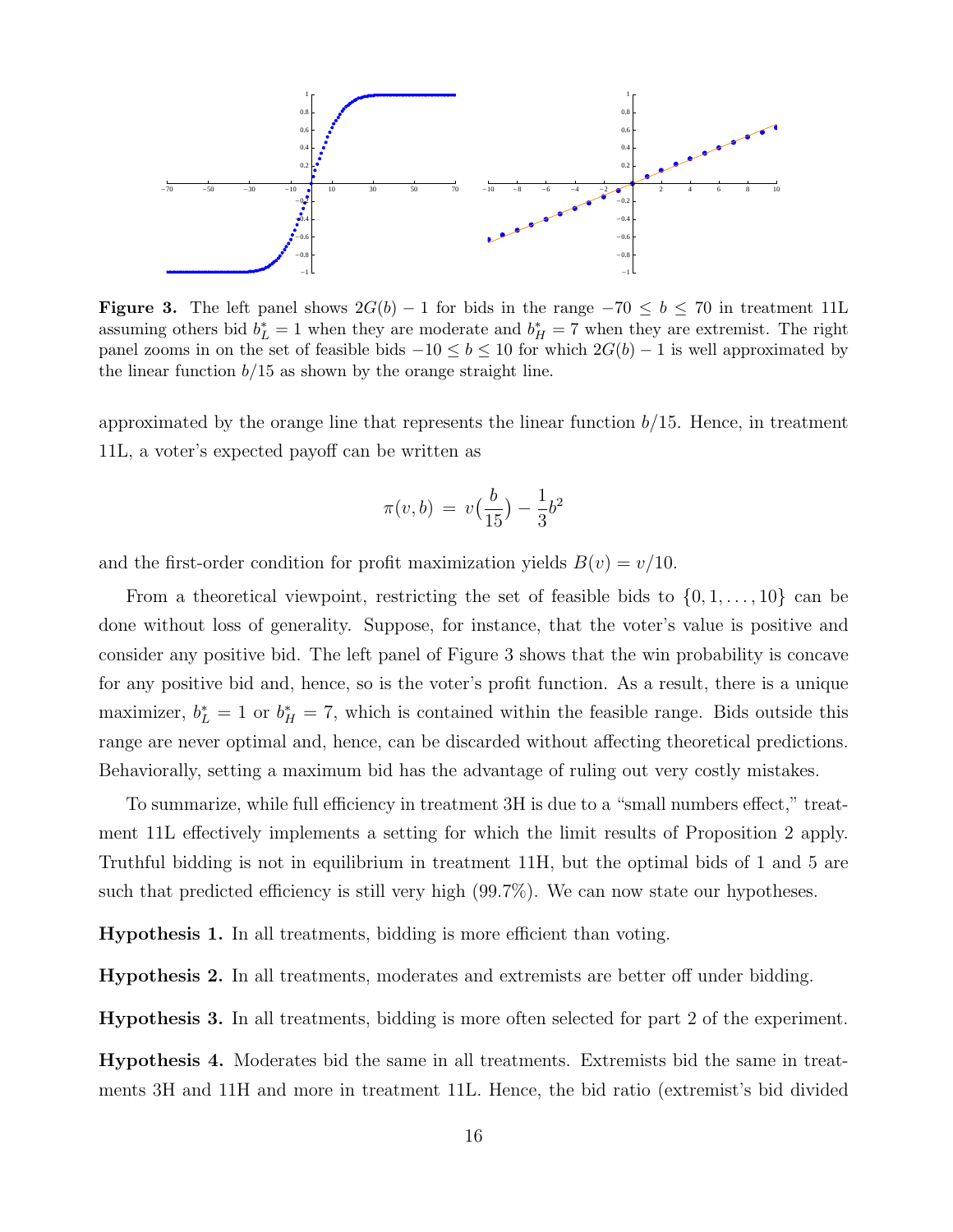by moderate's bid) is the same in treatments 3H and 11H and higher in treatment 11L.

These hypotheses are based on Bayes-Nash equilibrium predictions. We also state one behavioral hypothesis that motivates treatment 11H and provides an alternative to Hypothesis 4. Suppose subjects ignore the effect of group size on the chance of being pivotal and that instead their behavior is driven by the total cost they are willing to incur (as a fraction of their value).

Hypothesis 4-Alt. Moderates bid the same in treatments 3H and 11H and more in treatment 11L. The same is true for extremists. The bid ratio is the same in all treatments.

## 5. Experimental Results

Our two-part design has two important advantages: it allows us to study the preference of groups over institutions (voting or bidding) and it provides subjects with the opportunity to learn in the first part making equilibrium behavior in the second part more likely. Subjects indeed learned over time. The percentage of votes (bids) against the preferred alternative dropped from  $1.04\%$  to  $0.56\%$  (1.88% to 1.16%) from the first 10 periods to the second 10 periods in part 1. These mistakes were made by very few subjects. Only 2.4% subjects voted against their preferred alternative more than once. 90% subjects never made a single mistake.

Figure 4 reports the observed vs. predicted efficiency calculated at the group level, averaged across the second 10 periods in part 1. The horizontal axis is the predicted efficiency under voting, given the actual value draws in the experiment. The predicted bidding efficiency is always 100%. The size of the marker corresponds to the number of observations in each data point. Typically there is one data point for each group. A larger marker has two groups and the largest has three groups in one data point. Points on the 45 degree line represent groups where the observed efficiency equals the predicted efficiency under voting, and points above (below) the line are groups performed better (worse) than prediction. In all treatments, the observed voting efficiencies align nicely with the theoretical predictions (orange circle). The observed efficiencies under bidding (blue dot) are higher than under voting most of the time and the differences are significant at  $1\%$ . <sup>[18](#page-17-0)</sup> Figure 5 shows the aggregate data at the treatment level.

Given that bidding is significantly more efficient than voting, did subjects collectively choose to apply bidding in part 2? We analyze the group choice for either voting or bidding that

<span id="page-17-0"></span><sup>&</sup>lt;sup>18</sup>A Wilcoxon signed-rank test that compares the efficiency levels ( $p = 0.0095$  for all treatments,  $p = 0.051$ for 3H and  $p = 0.093$  for 11H). All reported tests are two-sided and based on group level data (unless otherwise stated).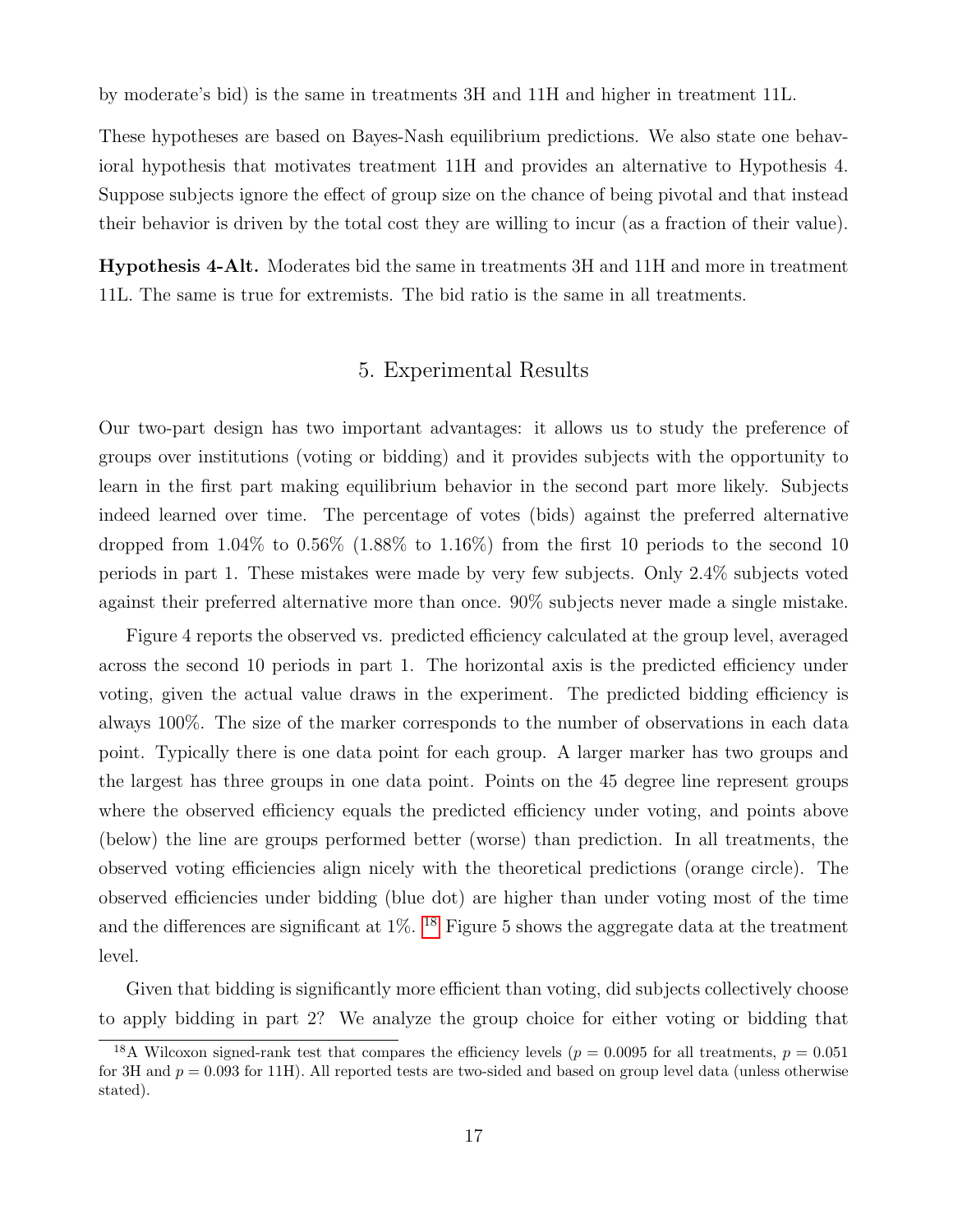

Figure 4. Observed vs. predicted efficiency at the group level for periods 11-20 by treatment. The orange circle is the observed voting efficiency and blue dot is the observed bidding efficiency. The size of the markers corresponds to the number of observations. The horizontal axis depicts the predicted voting efficiency while the predicted bidding efficiency is always 100%.

immediately followed the first part. A total of 30 groups participated in the experiments (see Table 1) and 20 of them made more money, as a group, under bidding  $(p = 0.098)$  in part 1. Furthermore, 22 groups preferred bidding while only 8 groups preferred voting for the second part  $(p = 0.016)$ . We thus find strong support for Hypothesis 3, especially with large electorates.

Result 1. The bidding institution is selected more frequently for part 2 of the experiment. In particular, with electorates of size eleven, 18 out of 20 groups chose bidding, and with an electorate of size three, 4 out of 10 groups chose bidding.

Besides the higher earnings accrued under bidding in the first part, subjects mentioned that they preferred bidding because it "provided them with more influence" while with voting "chance decides." In addition, subjects positively commented on the redistribution that occurs under bidding in the form of rebates. Subjects criticized the free-riding that is possible with bidding (e.g. by submitting a zero bid), which has a bigger impact in small electorates. In 3H, extremists never free ride in part 1 in the four groups that later chose the bidding mechanism in part 2. In the other 6 groups, 7.4% bids submitted by the extremists were zero and these groups selected the voting mechanism for part 2. Also in groups of three, 24.50% of the time the same preferred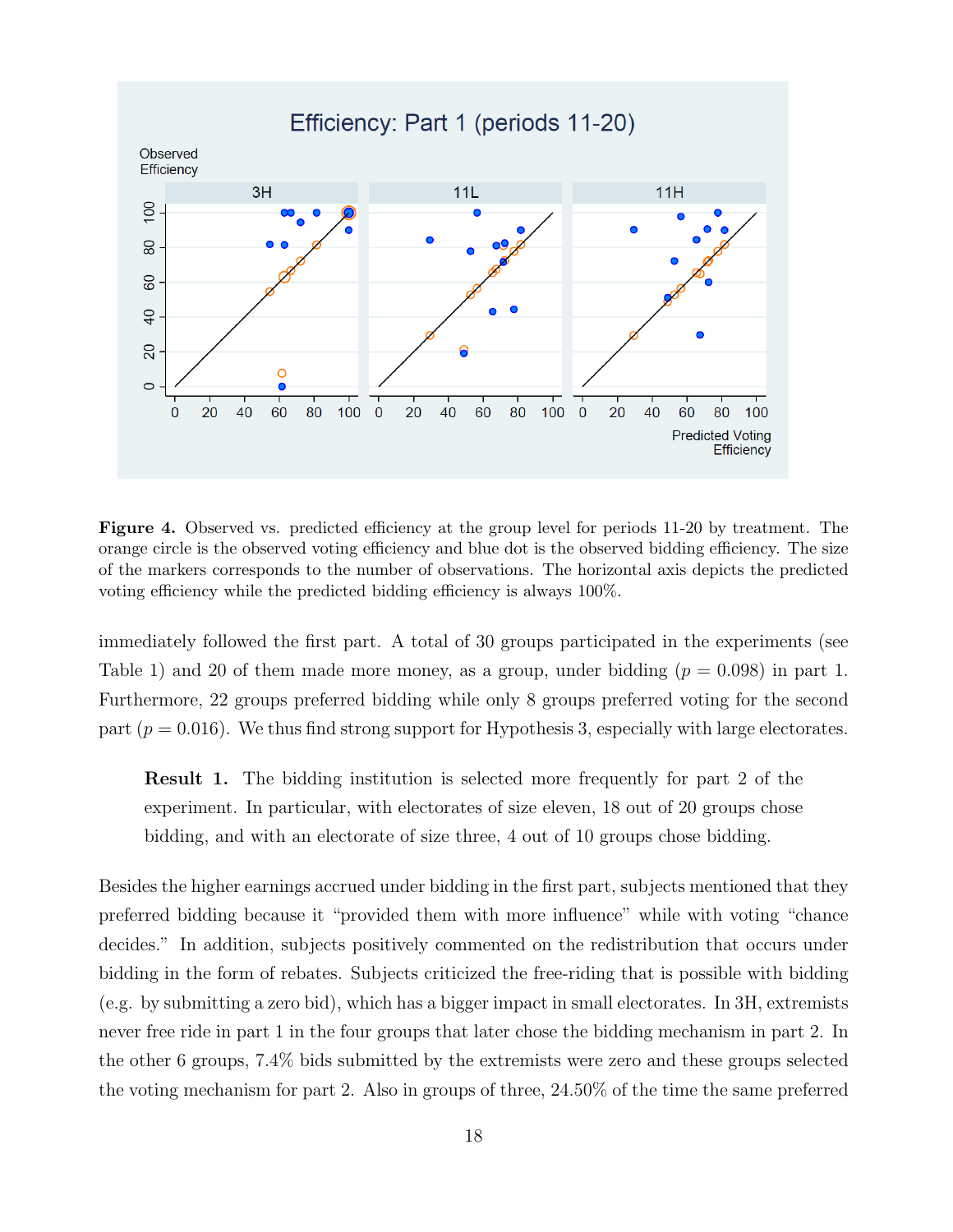

Figure 5. Observed efficiencies under voting (white bars) and under bidding (blue bars) averaged across periods and groups, by treatment. The predicted efficiencies under voting are 76.24%, 62.44% and 62.44% for treatment 3H, 11L and 11H respectively.

alternative was assigned to everyone in the group. This only occurred 0.5% in groups of eleven. These differences may explain why bidding was less frequently selected with groups of size three in part 2.

Comparing to part 1, observed efficiencies under bidding were higher in the second part for all three treatments.<sup>[19](#page-19-0)</sup> In the subsections below, we use the data from the second part to compare bidding and voting in terms of efficiency (Section 5.1) and the distribution of earnings (Section 5.2). In Section 5.3 we analyze the bid data in more detail.

#### 5.1. Efficiency

Figure 6 plots the observed vs. predicted efficiency at the group level in part 2. For electorates of size eleven, we have only two groups that selected voting (orange circle) and eighteen groups that selected bidding (blue dots), which makes it difficult to compare bidding and voting using non-parametric tests. For this reason, we compare the observed efficiencies under bidding with the *predicted* efficiencies under voting assuming perfectly optimal behavior in the voting mechanism. In other words, we give voting its best chance. The assumption of perfect behavior under voting is reasonable from an empirical viewpoint since only 0.7% of all votes were against the alternative in part 2. Also, for the six groups that selected voting with a group size of three, the observed efficiency is exactly as predicted (perfectly aligned on the 45 degree line), i.e. if there were any mistakes they were not pivotal. For electorates of size three, it thus does not

<span id="page-19-0"></span> $19A$  Wilcoxon signed-rank test that compares the efficiency levels in parts 1 and 2 for the 22 groups that selected bidding yields a significant difference  $(p = 0.088)$ .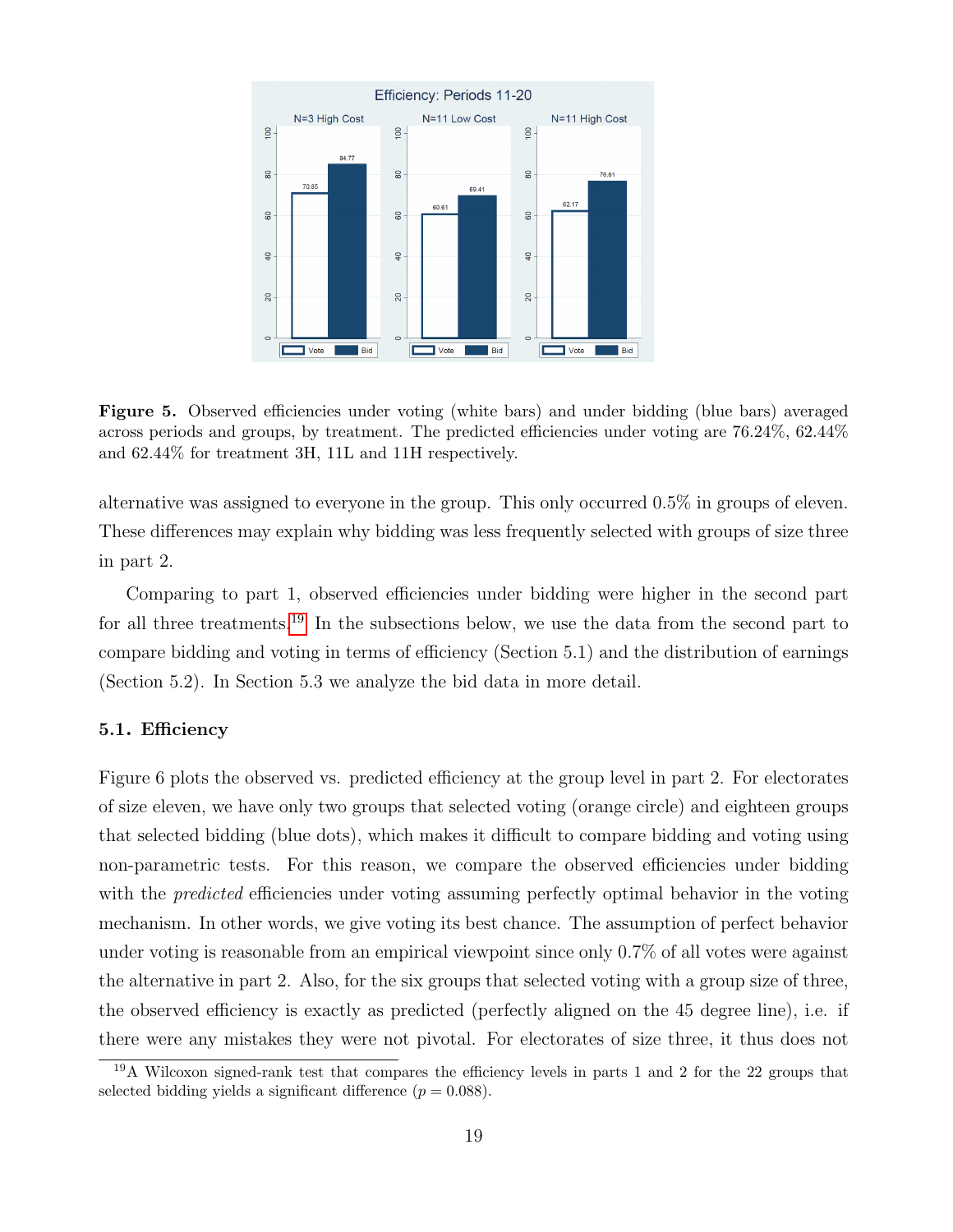

Figure 6. Observed vs. predicted efficiency at the group level given the endogenous group choice of applying voting or bidding mechanism in part 2. by treatment. The orange circle is the observed voting efficiency and blue dot is the observed bidding efficiency. The size of the markers corresponds to the number of observations. The horizontal axis depicts the predicted voting efficiency while the predicted bidding efficiency is always 100%.

matter whether we compare efficiency under bidding with the predicted or observed voting efficiencies. Overall, only two groups had lower efficiencies under bidding than the predicted voting efficiency (below the line).

Figure 7 shows the observed efficiencies under bidding (blue bars) and the associated predicted efficiencies under voting (white bars) by treatment. The numbers represent averages over all twenty periods and across groups that selected bidding for the second part. Predicted efficiencies under voting are  $78.6\%$  in 3H,  $71.0\%$  in 11L, and  $71.2\%$  in 11H.<sup>[20](#page-20-0)</sup> Observed efficiencies under bidding are much higher:  $93.0\%$  in 3H,  $84.8\%$  in 11L, and  $89.1\%$  in 11H.<sup>[21](#page-20-1)</sup> We thus find strong support for Hypothesis 1.

Result 2. Bidding is significantly and substantially more efficient than voting.

Support. For electorates of size three, we can compare the observed efficiencies for the six groups that selected voting with the observed efficiencies for the four groups that chose bid-

<span id="page-20-0"></span><sup>&</sup>lt;sup>20</sup>Close to the ex ante expected efficiencies of  $78.0\%$  for 3H and  $71.1\%$  for 11H and 11L.

<span id="page-20-1"></span><sup>&</sup>lt;sup>21</sup>A Kruskal-Wallis test shows no difference among the bidding efficiencies for the three treatments ( $p = 0.39$ ).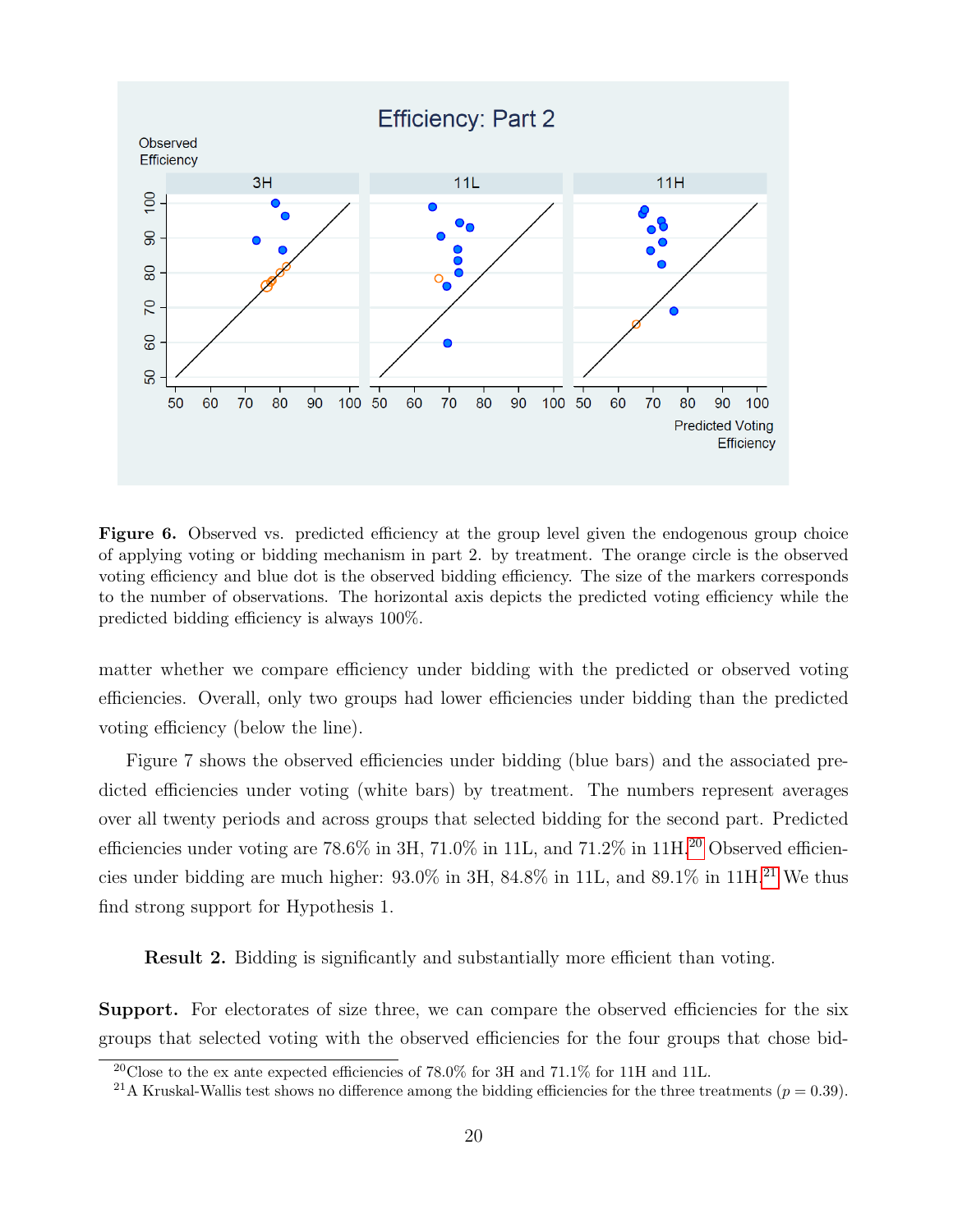

Figure 7. Predicted efficiencies under voting (white bars) and observed efficiencies under bidding (blue bars) for the draws used in the experiment and averaged across periods and groups. The left panel is based on four groups that selected bidding in 3H, the middle panel is based on nine groups that selected bidding in 11L, and the right panel is based on nine groups that selected bidding in 11H.

ding. A Mann-Whitney rank-sum test shows that efficiency under bidding is significantly higher  $(p = 0.01).^{22}$  $(p = 0.01).^{22}$  $(p = 0.01).^{22}$  Alternatively, we can compare the four observed bidding efficiencies with the predicted efficiencies under (perfect) voting. A Wilcoxon matched-pair signed-rank test confirms that bidding is significantly more efficient ( $p = 0.069$ ).<sup>[23](#page-21-1)</sup> For electorates of size eleven, we compare the observed efficiencies for the nine groups that selected bidding with the predicted efficiencies under (perfect) voting. A Wilcoxon matched-pair signed-rank test shows that bidding is significantly more efficient in 11H ( $p = 0.01$ ) and 11L ( $p = 0.02$ ).<sup>[24](#page-21-2)</sup>

To glean some intuition for why voting performs worse, consider those cases where the mean and median value are misaligned. For example, suppose there is a majority of moderate voters that prefer A and a few extremists that prefer  $B$ . In this case, outcome A will be selected under voting even though it might be optimal to implement outcome  $B$ . Figure 8 shows observed efficiency levels under bidding when the mean and median value are on opposite sides

<span id="page-21-0"></span><sup>&</sup>lt;sup>22</sup>The six observed efficiency levels under voting are  $(77.8\%, 76.2\%, 80.0\%, 81.8\%, 76.2\%, 77.3\%)$  and the four observed efficiency levels under bidding are (89.3%, 100.0%, 96.3%, 86.5%).

<span id="page-21-2"></span><span id="page-21-1"></span><sup>&</sup>lt;sup>23</sup>The predicted efficiency levels under voting are  $(73.2\%, 78.7\%, 81.5\%, 80.8\%).$ 

<sup>&</sup>lt;sup>24</sup>The nine observed efficiency levels under bidding in 11H are  $(88.8\%, 69.0\%, 96.9\%, 94.9\%, 82.4\%, 98.1\%,$ 86.4%, 92.4%, 93.3%) and for 11L they are (80.0%, 93.0%, 86.7%, 83.5%, 98.9%, 90.5%, 76.1%, 94.4%, 59.8%). We used the same value draws in treatments 11H and 11L so the predicted vote efficiencies are the same. However, the group that did not select bidding in 11H used different values than the one that did not select bidding in 11L. Hence, we list the predicted vote efficiencies for all ten groups (72.8%, 76.0%, 67.0%, 72.5%, 72.5%, 65.2%, 67.6%, 69.3%, 69.6%, 73.0%). In 11H, group 6 did not select bidding, and in 11L, group 3 did not select bidding.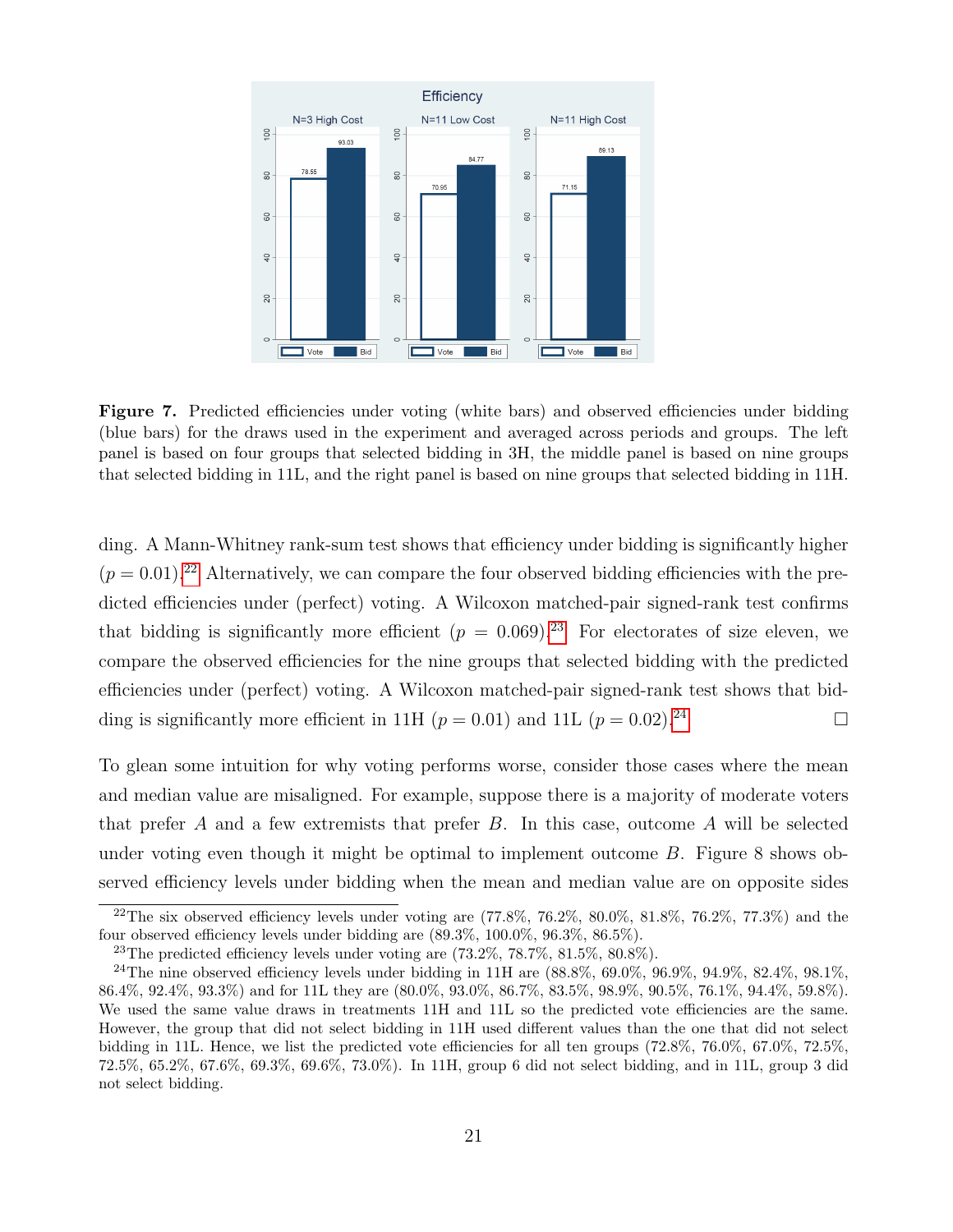

Figure 8. Observed efficiency levels under bidding when the mean and median value are on opposite sides (dark bars) or on the same side (light bars). Under voting, predicted efficiency is  $-100\%$  when the mean and median value are on opposite sides and 100% when they are on the same side.

(dark bars) or on the same side (light bars). Bidding efficiency is near perfect ( $>90\%$ ) for the "easy" case when the mean and median value are on the same side but less so when they are on opposite sides (55% with high costs and 43% with low costs). This performance, though, is much better than predicted under voting even if we assume no mistakes are made: when the mean and median value are on the same side voting is predicted to be 100% efficient, but voting is  $-100\%$  efficient when they are on opposite sides.<sup>[25](#page-22-0)</sup>

#### 5.2. Who Benefits?

Figure 9 shows the predicted payoffs, in Francs, of moderates and extremists under voting (white bars) and bidding (blue bars). The predicted payoffs are based on the value draws for those groups that selected bidding in part 2. Comparing the white and dark blue bars illustrates the effects of redistribution under bidding and confirms that voters of all types are predicted to be better off (Proposition 2). The green bars in Figure 9 correspond to the observed payoffs under bidding. We find partial support for Hypothesis 2.

Result 3. Moderates are better off under bidding in all treatments. Extremists are better off under bidding in groups of size three but not in groups of size eleven.

Support. For treatment 3H, comparing observed payoffs in the six groups that chose voting to the observed payoffs in the four groups that selected bidding shows that moderates and

<span id="page-22-0"></span><sup>&</sup>lt;sup>25</sup>Of course, the event where the mean and median value are on the same side is more likely, which is why the overall predicted efficiency for the voting mechanism is positive.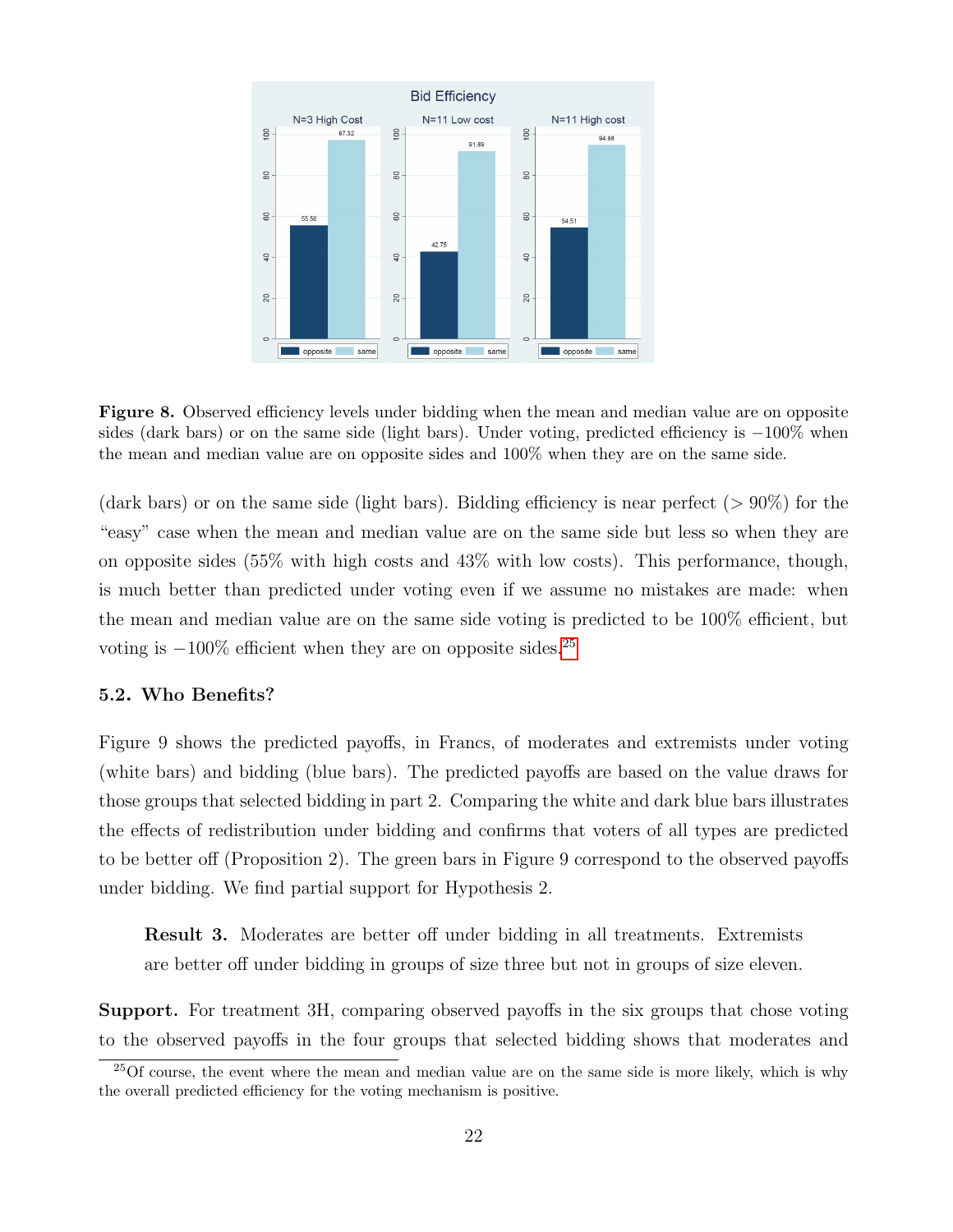

Figure 9. Predicted per-capita earnings for moderates and extremists under voting (white bars) and bidding (blue bars) as well as observed per-capita earnings under bidding (green bars). Earnings are in Swiss Francs and are based on groups that selected bidding in part 2.

extremists are better of  $2<sup>6</sup>$ . Additional support can be obtained by comparing observed extremists' payoffs under bidding to their predicted payoffs under (perfect) voting for the four groups that selected bidding in the second part, which shows that they are better off under bidding  $(p = 0.068)$ . Comparing observed payoffs under bidding to predicted payoffs under voting shows that moderates are better off in treatments 11L ( $p = 0.008$ ) and 11H ( $p = 0.008$ ), but extremists are equally well off in treatment 11L  $(p = 0.95)$  and worse off in treatment 11H  $(p = 0.038)$ .

The theoretical prediction that moderates benefit more than extremists in all three treatments is confirmed. The comparative statics predictions of Bayes-Nash theory are thus corroborated by the data, but less so its point predictions.

#### 5.3. Bidding Behavior

Figure 10 shows the observed average bids by treatment for the extremists (lower right panel) and moderates (lower left panel) as well their ratio (top panel). The data favor behavioral Hypothesis 4-Alt, which assumes that bidding behavior is mainly driven by costs, over Hypothesis

<span id="page-23-0"></span><sup>&</sup>lt;sup>26</sup>Mann-Whitney test, one-sided  $p = 0.068$  for moderates and  $p = 0.067$  for extremists; Robust Rank Order test, one-sided  $p = 0.038$  for moderates and  $p = 0.043$  for extremists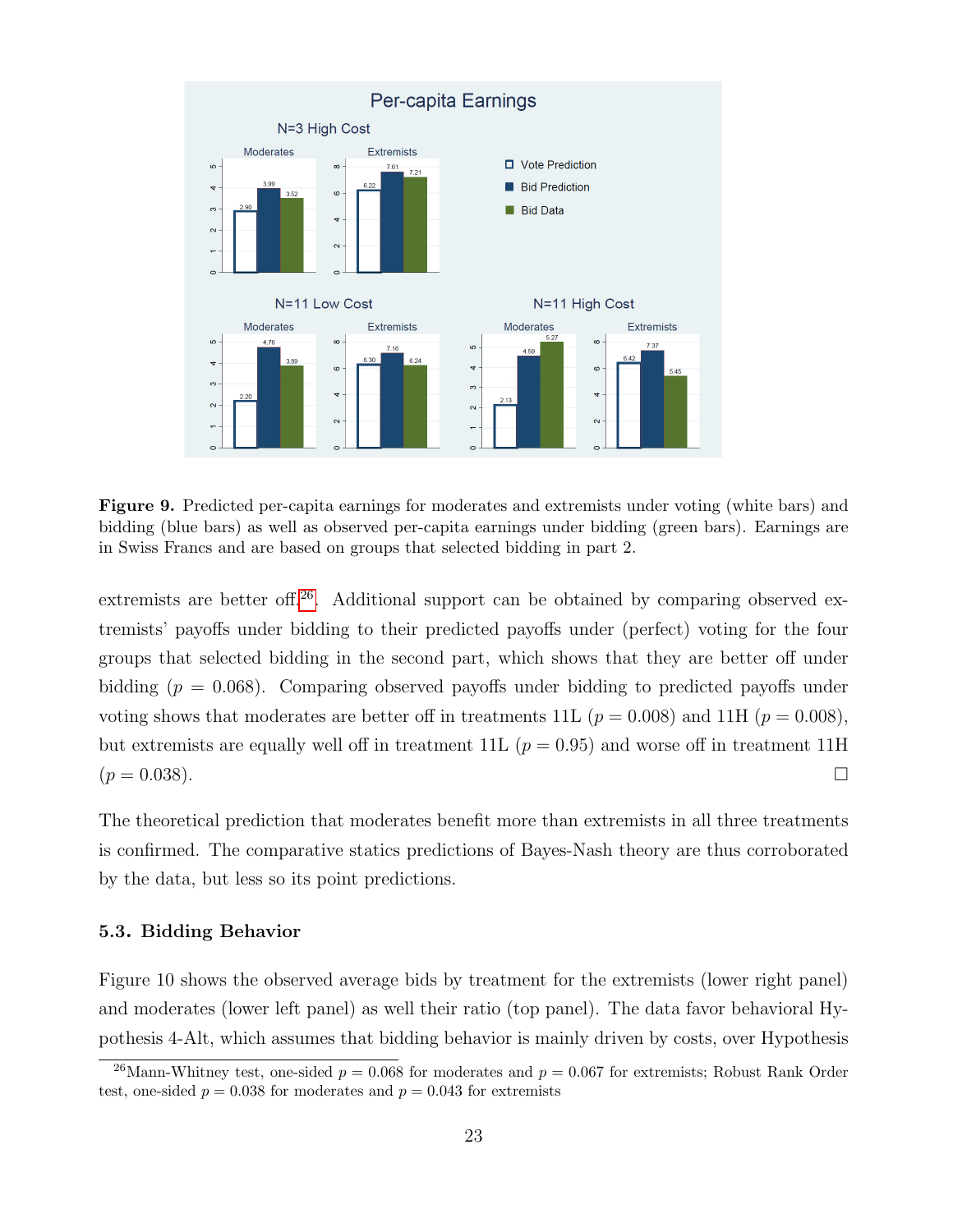

Figure 10. The top panel shows the observed bid ratio (extremist bid/moderate bid) by treatment. The bottom panels show the average bids of moderates (left panel) and extremists (right panel) by treatment. Averages are across groups and periods.

4, which is based on Bayes-Nash theory.

Result 4. Moderates bid the same in treatments 3H and 11H and they bid higher in treatment 11L. The same is true for extremists. The bid ratio is the same in treatments 3H and 11H and lower in treatment 11L.

Support. Comparing treatments 3H and 11H shows no differences between the average bids submitted by either moderates (Mann-Whitney test,  $p = 0.64$ ) or extremists  $(p = 0.22).^{27}$  $(p = 0.22).^{27}$  $(p = 0.22).^{27}$ Moderates' bids in treatment 11L are significantly higher than those in treatment 3H ( $p = 0.02$ ) and treatment 11H  $(p = 0.05)$ .<sup>[28](#page-24-1)</sup> Likewise, extremists' bids in treatment 11L are significantly higher than those in treatment 3H ( $p = 0.04$ ) and treatment 11H ( $p < 0.001$ ). Finally, the bid ratio is the same in treatments 3H and 11H ( $p = 0.28$ ), the same in treatments 3H and 11L  $(p = 1.00)$ , and lower in treatment 11L than in treatment 11H  $(p = 0.058)$ .

The observed bid ratios differ substantially from the theoretically predicted ratios: 5 in the

<span id="page-24-0"></span><sup>&</sup>lt;sup>27</sup>The average bids in treatment 3H are  $(1.53, 1.62, 1.13, 2.14)$  for moderates and  $(4.53, 5.93, 3.75, 3.33)$ for extremists while in treatment 11H the averages are (1.99, 1.57, 1.87, 1.81, 1.85, 1.40, 1.52, 1.76, 1.56) for moderates and (4.93, 4.15, 5.22, 5.84, 5.45, 5.55, 5.19, 5.22, 5.16) for extremists.

<span id="page-24-1"></span><sup>&</sup>lt;sup>28</sup>The average bids in treatment 11L are  $(2.51, 2.16, 2.56, 2.35, 1.98, 1.95, 2.42, 2.76, 1.92)$  for moderates and (4.23, 5.65, 6.21, 6.57, 6.29, 5.67, 6.20, 4.69, 6.38) for extremists.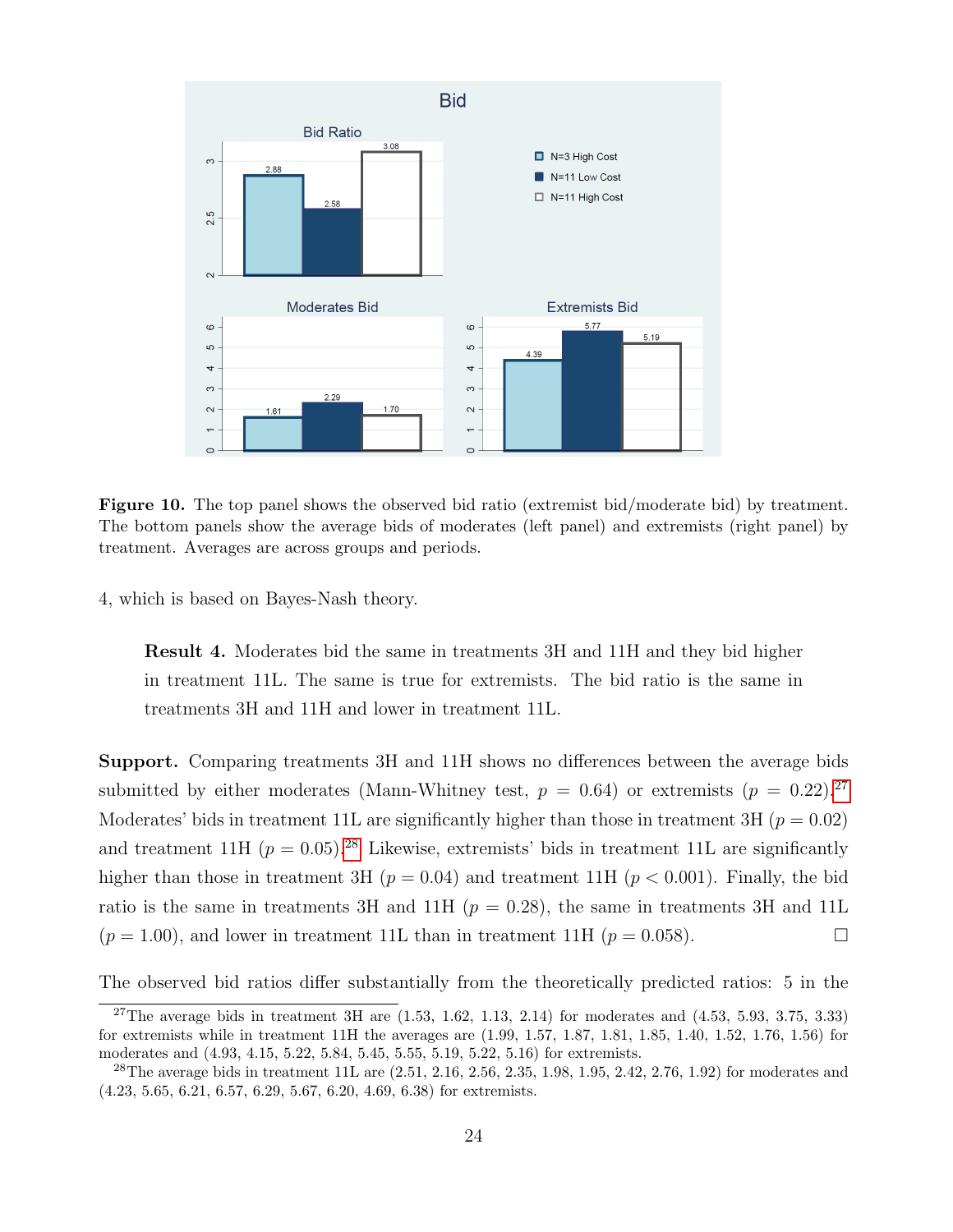

Figure 11. This figure plots the average cost moderates and extremists incurred to pay for their bids as a fraction of their value in each treatment. The fraction is calculated as  $\frac{1}{3}b^2/v$  in treatment 11L and  $\frac{2}{3}b^2/v$  in treatments 3H and 11H. Averages are calculated first over 20 periods per subject and then across 10 groups by treatment.

high-cost treatments and 7 in the low-cost treatment.<sup>[29](#page-25-0)</sup> The reason is that moderates bid significantly more than 1 in all treatments while extremists bid less than 5 in 3H, bid 5 in treatment 11H, and they less than 7 in treatment 11L.

The bid ratio is an important determinant of efficiency. For example, if the bid ratio is 1, bidding is no more efficient than voting. But even though observed bid ratios are less extreme than predicted, they are substantial enough to result in highly efficient outcomes. For instance, in treatment 3H, if all moderates bid 1.61 and all extremists bid 4.39 (which are the observed averages) then predicted efficiency would be 100%. Similarly, for treatments 11L and 11H, the assumption of homogenous behavior results in predicted efficiencies of 96% or more when using the observed average bids.

To better understand what drives the bidding behavior, we examine the amount moderates and extremists paid for their bids as a fraction of their value. The fraction is calculated as  $\frac{1}{3}b^2/v$ in treatment 11L and  $\frac{2}{3}b^2/v$  in treatments 3H and 11H on individual level. Figure 11 reports the group average of these fractions by treatment. In treatments 3H and 11H, moderates and extremists on average spent roughly the same amount proportional to their value to bid for their preferred alternative.[30](#page-25-1) In treatment 11L, moderates incurred significantly higher cost

<span id="page-25-0"></span><sup>&</sup>lt;sup>29</sup>Not surprisingly, these differences are statistically significant. A sign test yields  $p = 0.068$  in treatment 3H,  $p = 0.008$  in treatment 11H, and  $p = 0.008$  in treatment 11L.

<span id="page-25-1"></span> $30$ Mann Whitney tests comparing moderates with extremists report no significant difference in 3H (p = 1.00) and in 11H ( $p = 0.89$ ).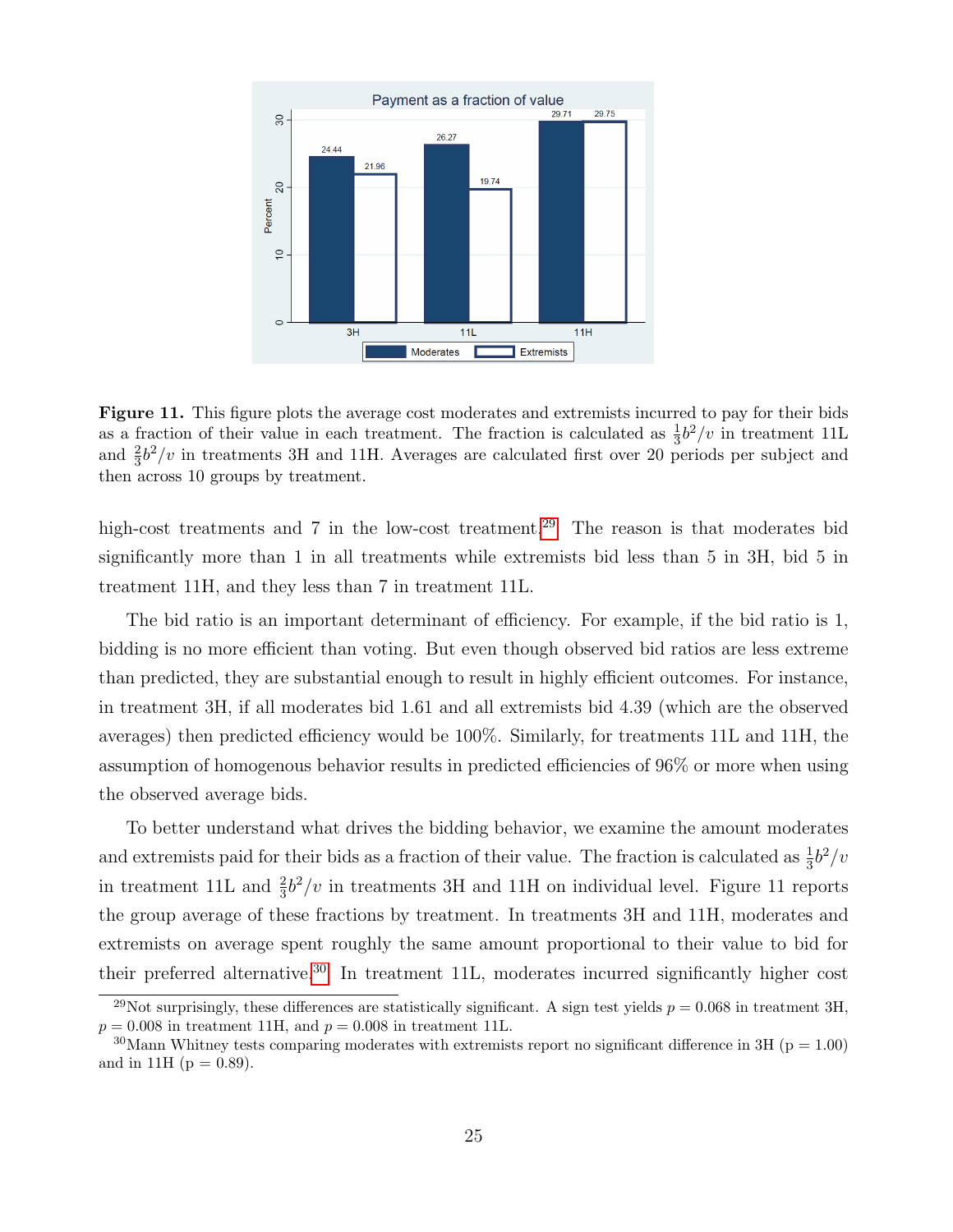

Figure 12. This figure compares the actual cumulative bid distributions (blue lines) with the predicted quantal response distributions (red lines) for moderates (top panel) and extremists (bottom panel) by treatment. The Nash equilibrium bids for moderates and extremists in high cost treatments are 1 and 5 and in low cost treatment are 1 and 7 respectively.

relative to their value than extremists ( $p = 0.038$ ). This again indicates that bidders mainly consider the cost of bidding instead of the chance of being pivotal in forming their bidding strategy. Moreover, pairwise comparison across three treatments indicates no difference for the relative amounts paid by moderates. For extremists, the only difference was observed when comparing 11H with  $11L^{31}$  $11L^{31}$  $11L^{31}$ 

Another reason that may explain the small observed efficiency loss under bidding is that there is substantial heterogeneity, or "noise," in decision making. To this end we estimate a quantal response model where we allow subjects to overestimate the chance of being pivotal. Figure 12 compares the actual cumulative bid distributions with the quantal response distributions. Using a KolmogorovSmirnov test, the null hypothesis that the data are generated by the theoretical distribution, cannot be rejected at the 5% level.

<span id="page-26-0"></span><sup>&</sup>lt;sup>31</sup>Mann Whitney tests comparing 3H with 11L, 3H with 11H and 11L and 11H report  $p = 0.44$ ,  $p = 0.22$ , p  $=0.31$  for moderates, respectively and  $p = 0.88$ ,  $p = 0.12$ ,  $p = 0.002$  for extremists.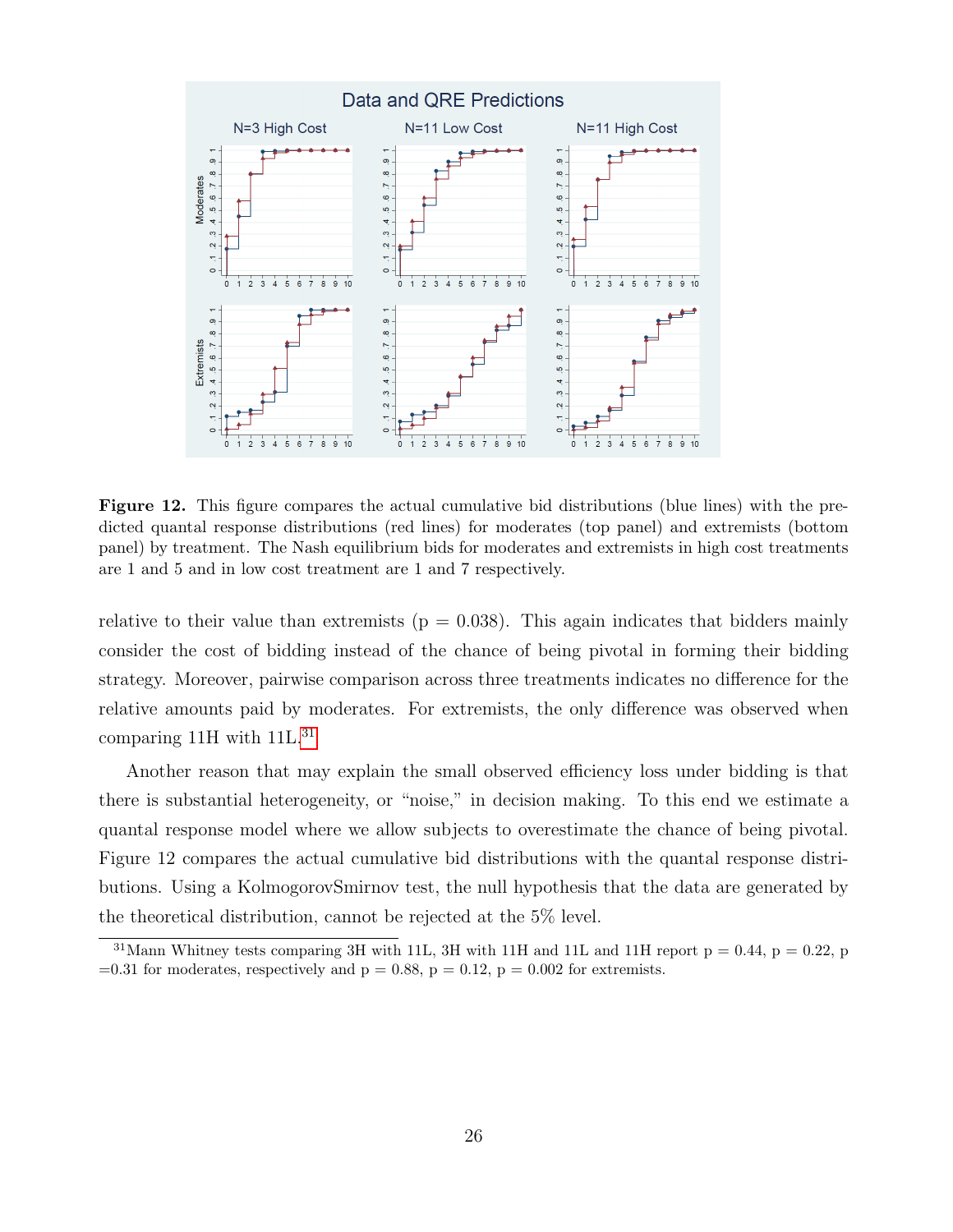## 6. Conclusion

In this paper we have demonstrated the inefficiency of elections, i.e. their inability to achieve socially optimal outcomes in situations without a clear ex ante winner (Proposition 1). We have also shown that a simple bidding mechanism yields higher overall welfare and better outcomes for all voters. These bidding mechanisms therefore represent practical implementations of Wicksell's idea of "unanimity and voluntary consent in taxation," i.e. the insight that if a proposal yields a common outcome with a positive net value to society then there exists a compensation scheme by which those that gain from the proposal can compensate those that lose and the proposal can be approved unanimously.<sup>[32](#page-27-0)</sup>

A common objection to bidding mechanisms vis-à-vis a simple one man - one vote mechanism is that those that care a lot more may try to"buy the election" at the expense of more moderate voters. One reason to doubt this argument is that buying the election is typically very costly and the payments required imply substantial redistributions that benefit all. Indeed, Proposition 2 shows that *all* voters may benefit when voting is replaced by a bidding mechanism. And the laboratory data show that moderate voters benefit most, especially under the simpler bidding mechanism. Another reason is that in many prominent elections, those that care a lot are trying to buy the election via excessive campaign contributions. And, unlike the budget balanced mechanism studied in this paper where monetary bids are redistributed to the general public, these campaign contributions often represent wasteful rent-seeking of little or no social value (e.g. buying TV time for negative and uninformative advertisements about an opponent or proposition). In this sense, our results about the inefficiency of elections would be further strengthened in a model that incorporates the possibility of vote buying through rent-seeking activities.

Our theoretical predictions about the inefficiency of elections are corroborated by results from controlled experiments. The laboratory data provide empirical proof that the proposed bidding mechanisms are not just of theoretical interest but are simple enough to work in practice. Observed behavior in the bidding mechanisms mimics equilibrium behavior closely enough to ensure that they outperform the voting mechanism. In the bidding mechanism, for instance, most choices are truthful resulting in a 14-18% increase in efficiency.

The one man-one bid mechanism applies more broadly than just to political elections (the electorate). For example, the one share-one vote principle governs the shareholders democracy. The connection between shareholder voting and the bidding mechanism is emerging as an

<span id="page-27-0"></span><sup>&</sup>lt;sup>32</sup>The connection to Wicksell's original work is highlighted by Smith (1977) and Oprea, Smith, and Winn (2007).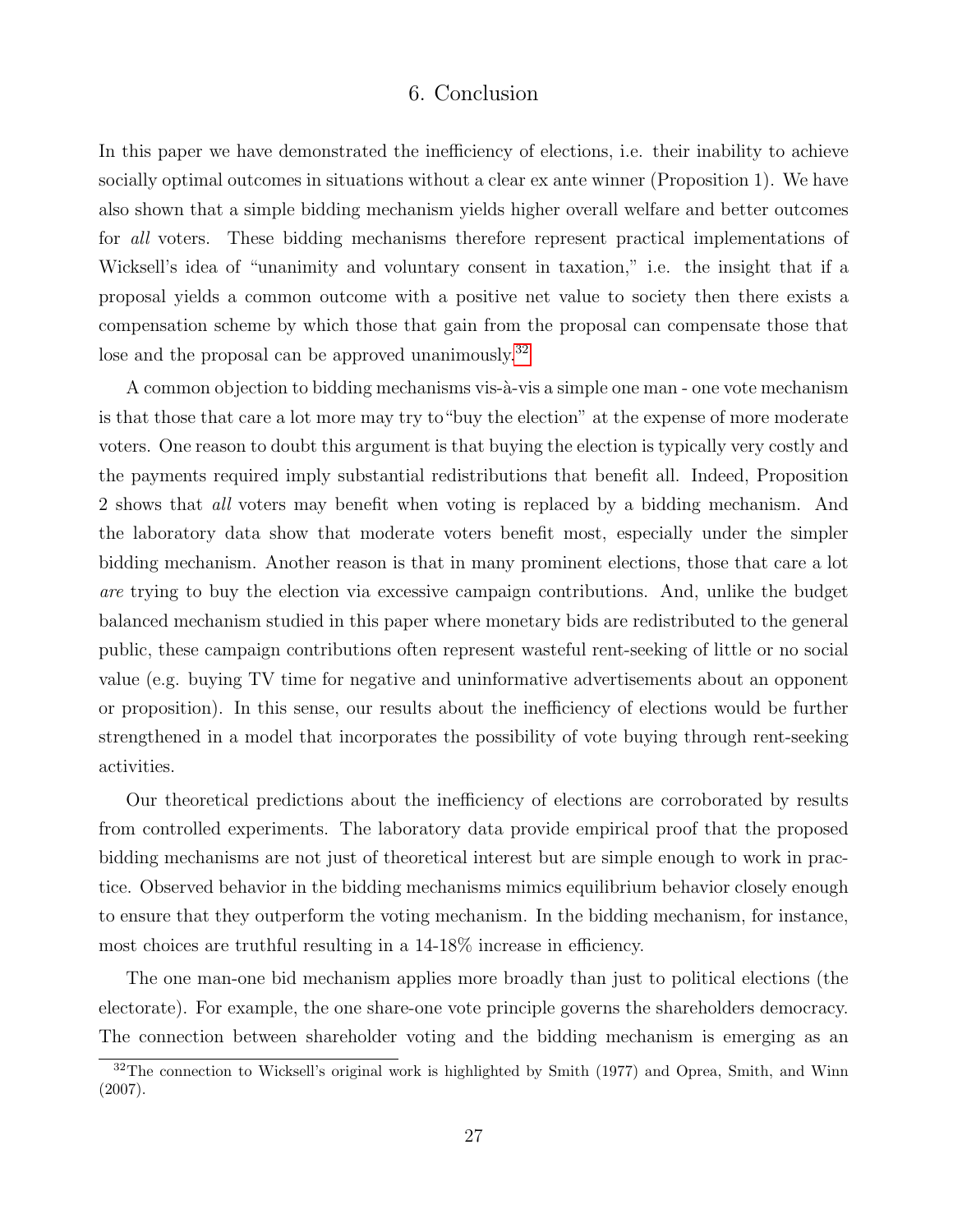importation issue in the study of corporate governance and corporate control (see Burkart and Lee, 2010).

We are currently exploring a number of possible extensions that could enhance the results of this paper in interesting ways. Regarding the laboratory experiments we plan to replicate the experiments with bigger groups, and implement asymmetric treatments where more voters favor one outcome but the minority group cares more (keeping the expected value of both outcomes the same). In this case, the optimal voting rule is a super-majority rule but, as in the symmetric case, it is incapable of achieving full efficiency.

Another possible extension is to introduce uncertainty about the distribution of voters' preferences. Suppose, for instance, that there are "left" and "right" voters and that, in expectation, both groups are of the same size. But there is uncertainty about which group cares more – say, it is equally likely that the left care more or the right care more. In this case, it is easy to see that no (threshold) voting can achieve optimality whereas a bidding mechanism can be used to discover which group is more intense. We leave this and other explorations for future work.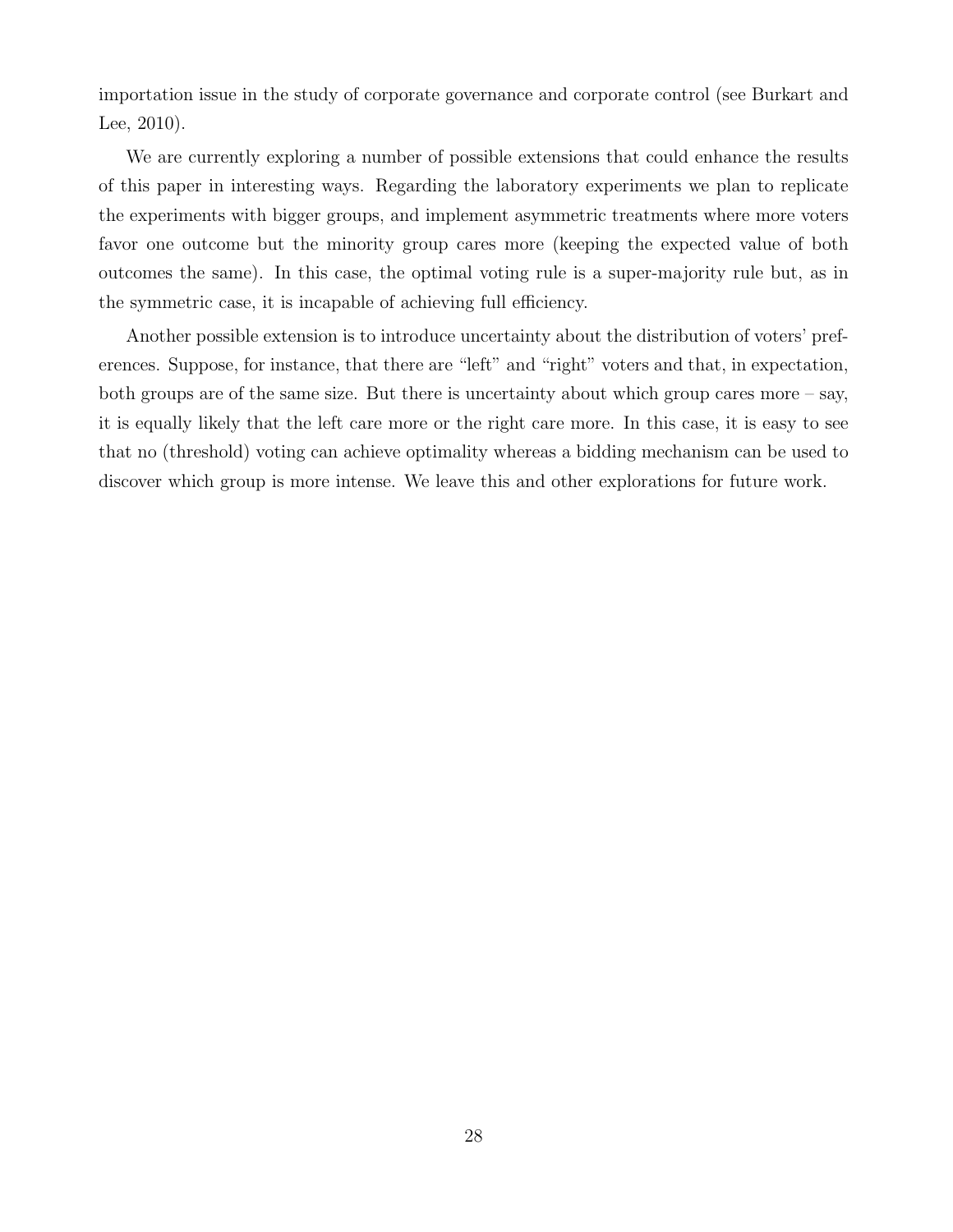## References

- Andreoni, J. and H. Varian (1999) "Pre-Play Contracting in the Prisoner's Dilemma," Proceedings of the National Academy of Sciences, 96, 10933-10938.
- Arrow, K. (1979) "The Property Rights Doctrine and Demand revelation under Incomplete Information," in Boskin (ed.), Economics and Human Welfare, New York, NY: Academic Press, 23-39.
- Arifovic, J. and J. Ledyard (2001) "Computer Testbeds and Mechanism Design: Application to the Class of Groves-Ledyard Mechanisms for Provision of Public Goods," manuscript, Caltech.
- Attiyeh, G., R. Franciosi and R. M. Isaac (2000) "Experiments with the Pivot Process for Providing Public Goods," Public Choice, 102, 95-114.
- Burkart, M. and S. Lee (2008) "One Share One Vote: the Theory," Review of Finance, 12, 1-49.
- Cárdenas, J. C., C. Mantilla and R. D. Zárate (2014) "Purchasing Votes without Cash: Implementing Quadratic Voting Outside the Lab," working paper, MIT.
- Carroll, G. (2011) "A Quantitative Approach to Incentives: Application to Voting Rules," working paper, MIT.
- Casella, A. (2005) "Storable Votes," Games and Economic Behavior, 51, 391-419.
- Casella, A., A. Gelman, and T. R. Palfrey (2006) "An Experimental Study of Storable Votes," Games and Economic Behavior, 57, 123-154.
- Casella, A., A. LIorente-Saguer, and T. R. Palfrey (2012) "Competitive Equilibrium in Market for Votes," Journal of Political Economy, 120, 593-658.
- Casella, A., T. R. Palfrey, and S. Turban (2014) "Vote Trading With and Without Party Leaders," Journal of Public Economics, 112, 115-128.
- Chen, Y. and R. Gazzale (2004) "When Does Learning Generate Convergence to Nash Equilibria? The Role of Supermodularity in an Experimental Setting," American Economic Review, 94, 1505-1535.
- Chen, Y. and C. R. Plott (1996) "The Groves-Ledyard Mechanism: An Experimental Study of Institutional Design," Journal of Public Economics, 59, 335-364.
- Clarke, E. (1971) "Multi-part Pricing of Public Goods," Public Choice, 11, 17-33.
- d'Aspremont, C. and L. A. Gérard-Varet (1979a) "Incentives and Incomplete Information," Journal of Public Economics, 11, 25-45.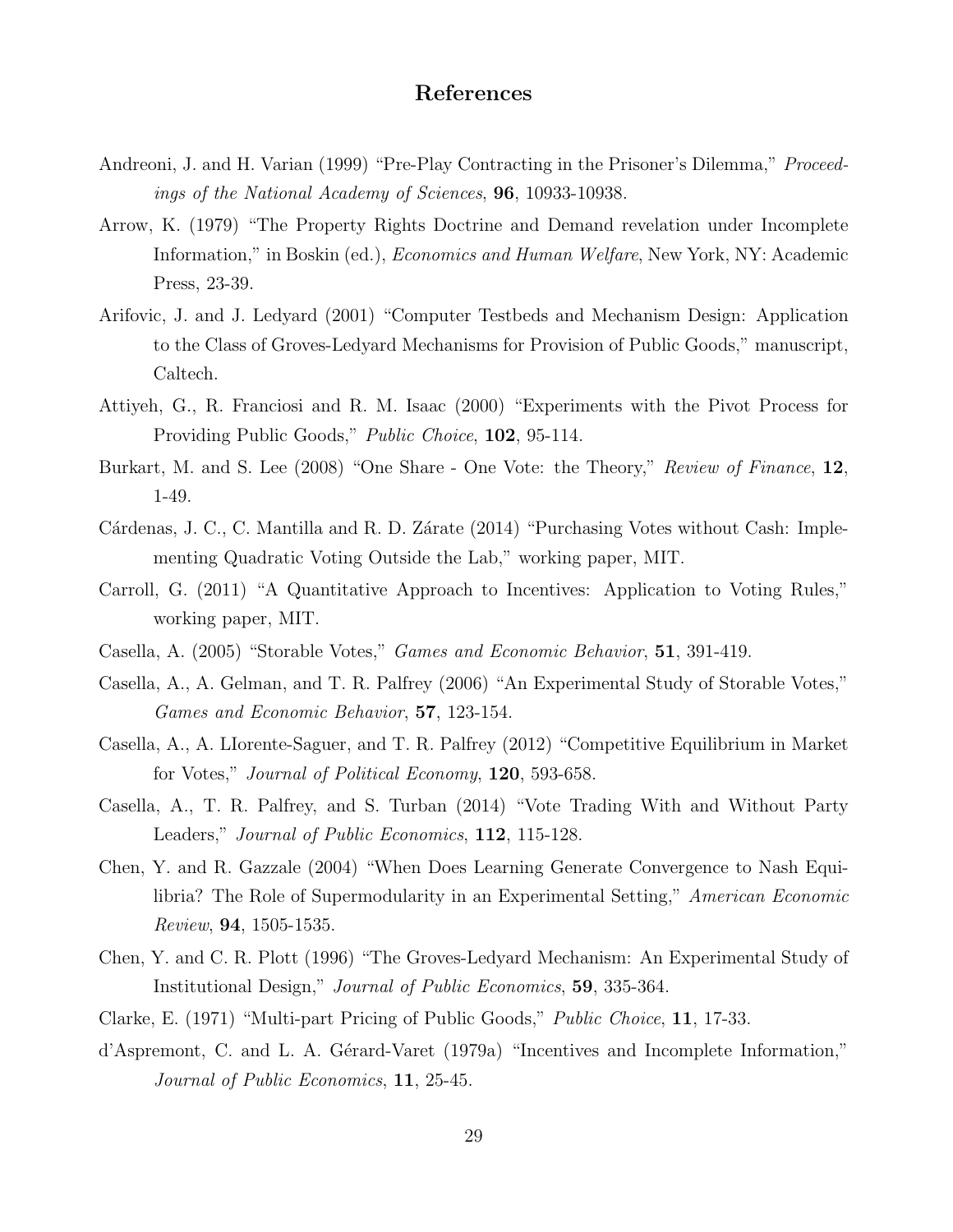- d'Aspremont, C. and L. A. Gérard-Varet (1979b) "On Bayesian Incentive Compatible Mechanisms," in J.-J. Laffont (ed.), Aggregation and Revelation of Preferences, Amsterdam: North-Holland, 269-288.
- Engelmann, D. and V. Grimm (2012) "Mechanisms for Efficient Voting with Private Information about Preferences," Economic Journal, 122, 1010-1041.
- Groves, T. (1973) "Incentives in Teams," Econometrica, 41, 617-633.
- Groves, T. and J. O. Ledyard (1977) "Optimal Allocation of Public Goods: A Solution to the Free-Rider Problem," Econometrica, 45, 783-809.
- Hortala-Vallve, R. (2012) "Qualitative Voting," *Journal of Theoretical Politics*, 24(4), 526-554.
- Hortala-Vallve, R. and A. LIorente-Saguer (2010) "A Simple Mechanism for Resolving Conflict," Games and Economic Behavior, 70, 375-391.
- Jackson, M. and H. Sonnenschein (2007) "Overcoming Incentive Constraints by Linking Decisions," Econometrica, 75(1), 241-258.
- Kawagoe, T. and T. Mori (2001) "Can the Pivotal Mechanism Induce Truth-Telling? An Experimental Study. ," Public Choice, 108, 331-354.
- Krishna, V. and M. Perry (1998) "Efficient Mechanism Design," Working Paper, Penn State University.
- Lalley, S. P. and E. G. Weyl (2015) "Quadratic Voting," Working paper, University of Chicago.
- Ledyard, J. O. and T. R. Palfrey (2002) "The Approximation of Efficient Public Good Mechanisms by Simple Voting Schemes," Journal of Public Economics, 83, 153-171.
- Mailath, G. and A. Postlewaite (1990) "Asymmetric Information Bargaining Problems with Many Agents," Review of Economic Studies, 57, 351-367.
- Oprea, R. D., V. L. Smith, and A. M. Winn (2007) "A Compensation Election for Binary Social Choice," Proceedings of the National Academy of Sciences, 104(3), 1093.
- Pérez-Castrillo, D. and R. Vészteg (2007) "Choosing a Common Project: Experimental Evidence on the Multibidding Mechanism," Journal of Economic Behavior and Organization, 63, 394-411.
- Smith, V. L. (1977) "The Principle of Unanimity and Voluntary Consent in Social Choice," Journal of Political Economy, 85, 1125-1139.
- Varian, H. (1994) "A Solution to the Problem of Ecternalities When Agents are Well-Informed," American Economic Review, 84, 1278-1293.
- Weyl, E. G. (2012) "Quadratic Vote Buying," working paper, University of Chicago.
- Wicksell, K. (1896) in Musgrave RA (ed.), Classics in the Theory of Public Finance, Peacock